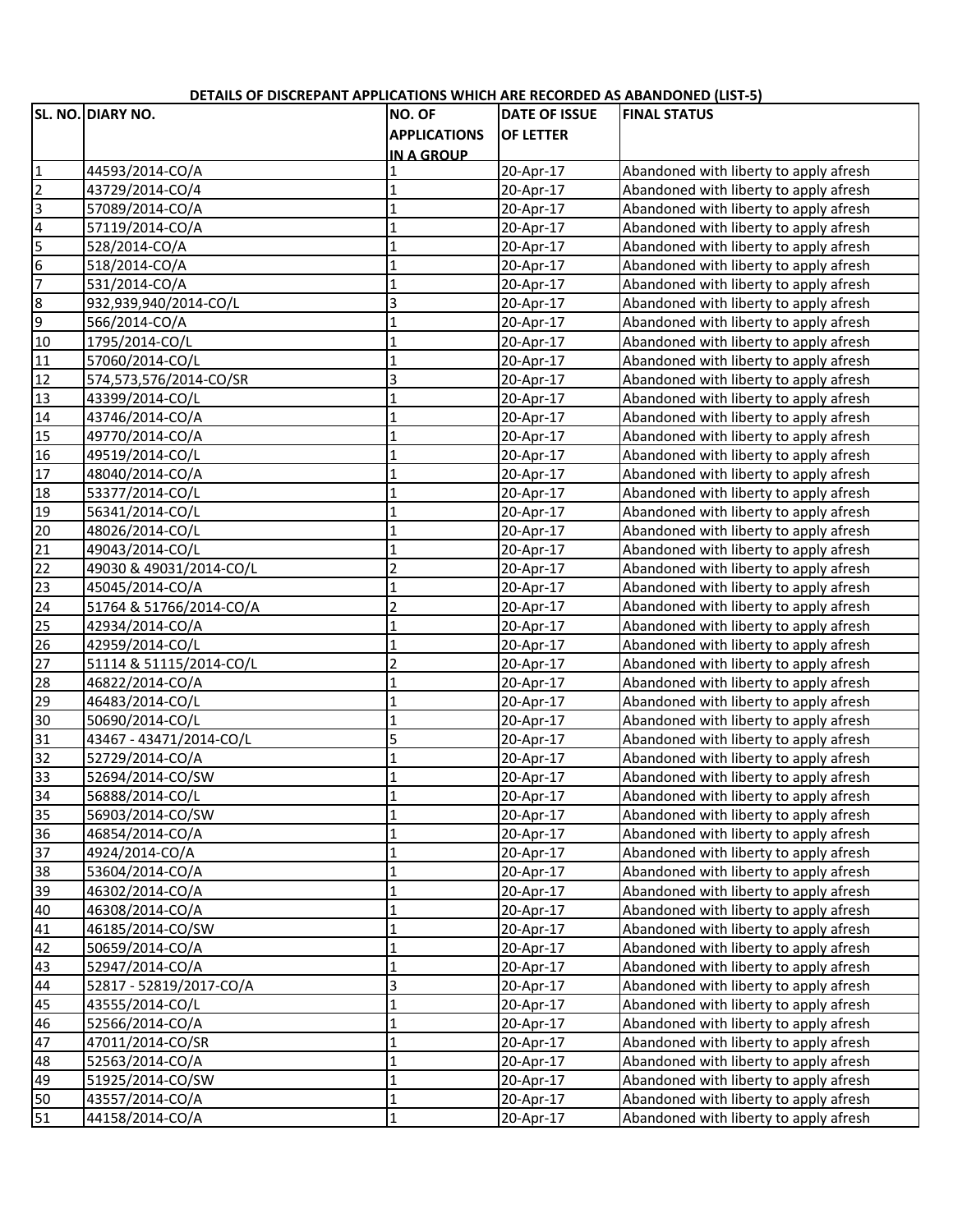| 52       | 53215,53219,53217,53238-53241/2014-CO/L  | 7              | 20-Apr-17 | Abandoned with liberty to apply afresh                                           |
|----------|------------------------------------------|----------------|-----------|----------------------------------------------------------------------------------|
| 53       | 12086/2013-CO/CF                         | $\mathbf 1$    | 20-Apr-17 | Abandoned with liberty to apply afresh                                           |
| 54       | 48514/2014-CO/L                          | $\mathbf 1$    | 20-Apr-17 | Abandoned with liberty to apply afresh                                           |
| 55       | 4066/2013-CO/L                           | $\mathbf 1$    | 20-Apr-17 | Abandoned with liberty to apply afresh                                           |
| 56       | 45633/45635/2014-CO/SR                   | $\overline{2}$ | 20-Apr-17 | Abandoned with liberty to apply afresh                                           |
| 57       | 53975,53976,53977,53978,53979,53980,     | 8              | 20-Apr-17 | Abandoned with liberty to apply afresh                                           |
|          | 53981,53982/2014-CO/A<br>49655/2014-CO/L | $\mathbf 1$    | 20-Apr-17 | Abandoned with liberty to apply afresh                                           |
| 58<br>59 | 49827/2014-CO/A                          | $\overline{1}$ | 20-Apr-17 | Abandoned with liberty to apply afresh                                           |
| 60       | 48856,48857,48859,48861,48863,48864,     | $\overline{7}$ | 20-Apr-17 | Abandoned with liberty to apply afresh                                           |
|          | 48866/2014-CO/A                          |                |           |                                                                                  |
| 61       | 51489/2014-CO/L                          | 1              | 20-Apr-17 | Abandoned with liberty to apply afresh                                           |
| 62       | 56804/2014-CO/L                          | $\overline{1}$ | 20-Apr-17 | Abandoned with liberty to apply afresh                                           |
| 63       | 49089/2014-CO/L                          | 1              | 20-Apr-17 | Abandoned with liberty to apply afresh                                           |
| 64       | 56436/2014-CO/A                          | $\overline{1}$ | 20-Apr-17 | Abandoned with liberty to apply afresh                                           |
| 65       | 49652/2014-CO/A                          | $\mathbf{1}$   | 20-Apr-17 | Abandoned with liberty to apply afresh                                           |
| 66       | 56100/2014-CO/L                          | $\mathbf{1}$   | 20-Apr-17 | Abandoned with liberty to apply afresh                                           |
| 67       | 44257/2014-CO/A                          | $\mathbf{1}$   | 20-Apr-17 | Abandoned with liberty to apply afresh                                           |
| 68       | 54398/2014-CO/A                          | $\mathbf{1}$   | 20-Apr-17 | Abandoned with liberty to apply afresh                                           |
| 69       | 54524/2014-CO/A                          | $\mathbf{1}$   | 20-Apr-17 | Abandoned with liberty to apply afresh                                           |
| 70       | 49024/2014-CO/L                          | $\mathbf{1}$   | 20-Apr-17 | Abandoned with liberty to apply afresh                                           |
| 71       | 49180/2014-CO/L                          | $\mathbf{1}$   | 20-Apr-17 | Abandoned with liberty to apply afresh                                           |
| 72       | 49022/2014-CO/L                          | $\mathbf{1}$   | 20-Apr-17 | Abandoned with liberty to apply afresh                                           |
| 73       | 56764/2014-CO/L                          | $\mathbf{1}$   | 20-Apr-17 | Abandoned with liberty to apply afresh                                           |
| 74       | 55507/2014-CO/L                          | $\mathbf{1}$   | 20-Apr-17 | Abandoned with liberty to apply afresh                                           |
| 75       | 49712/2014-CO/L                          | $\mathbf{1}$   | 20-Apr-17 | Abandoned with liberty to apply afresh                                           |
| 76       | 49920/2014-CO/A                          | $\mathbf{1}$   | 20-Apr-17 | Abandoned with liberty to apply afresh                                           |
| 77       | 55806/2014-CO/A                          | $\mathbf{1}$   | 20-Apr-17 | Abandoned with liberty to apply afresh                                           |
| 78       | 44271/2014-CO/L                          | $\overline{1}$ | 20-Apr-17 | Abandoned with liberty to apply afresh                                           |
| 79       | 50618, 22, 24, 26, 28, 30/2014-CO/A      | 6              | 24-Apr-17 | Abandoned with liberty to apply afresh                                           |
| 80       | 43306/2014-CO/SW                         | $\mathbf{1}$   | 24-Apr-17 | Abandoned with liberty to apply afresh                                           |
| 81       | 50713/2014-CO/A                          | $\mathbf{1}$   | 24-Apr-17 | Abandoned with liberty to apply afresh                                           |
| 82       | 50604/2014-CO/A                          | $\mathbf 1$    | 24-Apr-17 | Abandoned with liberty to apply afresh                                           |
| 83       | 50455/2014-CO/A                          | $\mathbf 1$    | 24-Apr-17 | Abandoned with liberty to apply afresh                                           |
| 84       | 50495/2014-CO/L                          | $\mathbf{1}$   | 24-Apr-17 | Abandoned with liberty to apply afresh                                           |
| 85       | 50661/2014-CO/L                          | $\mathbf{1}$   | 24-Apr-17 | Abandoned with liberty to apply afresh                                           |
| 86       | 51051/2014-CO/A                          | 1              | 24-Apr-17 | Abandoned with liberty to apply afresh                                           |
| 87       | 43324/2014-CO/SW                         | $\mathbf 1$    | 24-Apr-17 | Abandoned with liberty to apply afresh                                           |
| 88       | 43570/2014-CO/L                          | $\mathbf 1$    | 24-Apr-17 | Abandoned with liberty to apply afresh                                           |
| 89       | 43150 TO 43151/2014-CO/A                 | $\overline{c}$ | 24-Apr-17 | Abandoned with liberty to apply afresh                                           |
| 90       | 1306, 1308/2014-CO/L                     | $\overline{2}$ | 24-Apr-17 | Abandoned with liberty to apply afresh                                           |
| 91       | 50202/2014-CO/L                          | $\overline{1}$ | 24-Apr-17 | Abandoned with liberty to apply afresh                                           |
| 92       | 54944, 54943/2014-CO/SW                  | $\overline{2}$ | 24-Apr-17 | Abandoned with liberty to apply afresh                                           |
| 93       | 54082/2014-CO/L                          | $\overline{1}$ | 24-Apr-17 | Abandoned with liberty to apply afresh                                           |
| 94       | 676, 678, 679, 716 TO 718/2014-CO/L      | 6              | 24-Apr-17 | Abandoned with liberty to apply afresh                                           |
| 95       | 49644, 49726, 49619, 49621, 50001,       | 6              | 24-Apr-17 | Abandoned with liberty to apply afresh                                           |
|          | 49622/2014-CO/A<br>49620/617/2014-CO/L   | $\overline{c}$ | 24-Apr-17 |                                                                                  |
| 96<br>97 | 53552/2014-CO/L                          | $\mathbf{1}$   | 24-Apr-17 | Abandoned with liberty to apply afresh                                           |
| 98       | 54415/2014-CO/L                          | $\mathbf{1}$   | 24-Apr-17 | Abandoned with liberty to apply afresh<br>Abandoned with liberty to apply afresh |
| 99       | 50535/2014-CO/SR                         | $\mathbf 1$    | 24-Apr-17 | Abandoned with liberty to apply afresh                                           |
| 100      | 46101/2014-CO/SR                         | $\mathbf{1}$   | 24-Apr-17 | Abandoned with liberty to apply afresh                                           |
| 101      | 52750/2014-CO/A                          | $\mathbf{1}$   | 24-Apr-17 | Abandoned with liberty to apply afresh                                           |
| 102      | 56818/2014-CO/SW                         | $\mathbf{1}$   | 24-Apr-17 | Abandoned with liberty to apply afresh                                           |
| 103      | 46523/2014-CO/A                          | $\mathbf 1$    | 24-Apr-17 | Abandoned with liberty to apply afresh                                           |
|          |                                          |                |           |                                                                                  |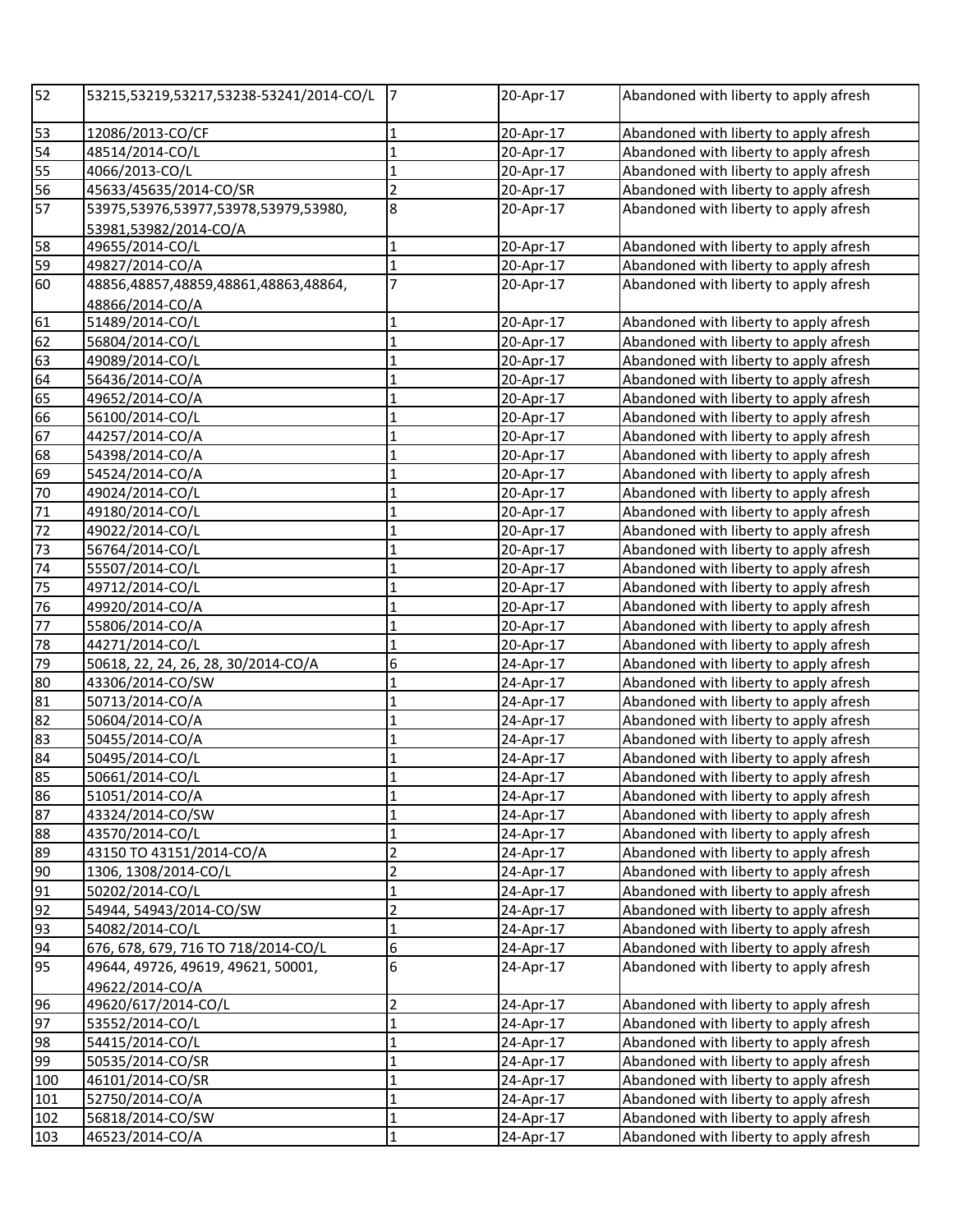| 104 | 50513/2014-CO/L                       | 1                           | 24-Apr-17 | Abandoned with liberty to apply afresh |
|-----|---------------------------------------|-----------------------------|-----------|----------------------------------------|
| 105 | 55095/2014-CO/A                       | $\mathbf{1}$                | 24-Apr-17 | Abandoned with liberty to apply afresh |
| 106 | 46522/2014-CO/A                       | $\mathbf 1$                 | 24-Apr-17 | Abandoned with liberty to apply afresh |
| 107 | 48350, 48354, 48358, 48361, 48365,    | 6                           | 24-Apr-17 | Abandoned with liberty to apply afresh |
|     | 48347/2014-CO/A                       |                             |           |                                        |
| 108 | 50663/2014-CO/L                       | $\mathbf 1$                 | 24-Apr-17 | Abandoned with liberty to apply afresh |
| 109 | 50017/2014-CO/L                       | $\mathbf 1$                 | 24-Apr-17 | Abandoned with liberty to apply afresh |
| 110 | 50259/2014-CO/A                       | $\mathbf 1$                 | 24-Apr-17 | Abandoned with liberty to apply afresh |
| 111 | 50512/2014-CO/L                       | $\mathbf{1}$                | 24-Apr-17 | Abandoned with liberty to apply afresh |
| 112 | 50198/2014-CO/L                       | $\mathbf{1}$                | 24-Apr-17 | Abandoned with liberty to apply afresh |
| 113 | 441, 442/2014-CO/SR                   | $\overline{c}$              | 24-Apr-17 | Abandoned with liberty to apply afresh |
| 114 | 254/2012-CO/A                         | $\overline{1}$              | 24-Apr-17 | Abandoned with liberty to apply afresh |
| 115 | 54544/2014-CO/A                       | $\overline{1}$              | 24-Apr-17 | Abandoned with liberty to apply afresh |
| 116 | 52732/2014-CO/L                       | $\overline{1}$              | 24-Apr-17 | Abandoned with liberty to apply afresh |
| 117 | 49484/2014-CO/A                       | $\overline{1}$              | 24-Apr-17 | Abandoned with liberty to apply afresh |
| 118 | 45311/2014-CO/L                       | $\overline{1}$              | 24-Apr-17 | Abandoned with liberty to apply afresh |
| 119 | 54932, 54937, 54938/2014-CO/A         | $\overline{\mathbf{3}}$     | 24-Apr-17 | Abandoned with liberty to apply afresh |
| 120 | 12195/2011-CO/L                       | $\overline{1}$              | 24-Apr-17 | Abandoned with liberty to apply afresh |
| 121 | 43786/2014-CO/A                       | $\mathbf{1}$                | 24-Apr-17 | Abandoned with liberty to apply afresh |
| 122 | 43642/2014-CO/L                       | $\mathbf{1}$                | 24-Apr-17 | Abandoned with liberty to apply afresh |
| 123 | 49358/2014-CO/L                       | $\mathbf{1}$                | 24-Apr-17 | Abandoned with liberty to apply afresh |
| 124 | 614/2014-CO/L                         | $\mathbf{1}$                | 24-Apr-17 | Abandoned with liberty to apply afresh |
| 125 | 50693/2014-CO/L                       | $\mathbf{1}$                | 24-Apr-17 | Abandoned with liberty to apply afresh |
| 126 | 5224, 52435, 52442/2014-CO/A          | 3                           | 24-Apr-17 |                                        |
|     |                                       | $\overline{c}$              |           | Abandoned with liberty to apply afresh |
| 127 | 53767, 53766/2014-CO/L                | $\overline{1}$              | 24-Apr-17 | Abandoned with liberty to apply afresh |
| 128 | 1610/2014-CO/L                        |                             | 24-Apr-17 | Abandoned with liberty to apply afresh |
| 129 | 49034/2014-CO/L                       | $\mathbf 1$<br>$\mathbf{1}$ | 24-Apr-17 | Abandoned with liberty to apply afresh |
| 130 | 51367/2014-CO/A                       | $\overline{2}$              | 24-Apr-17 | Abandoned with liberty to apply afresh |
| 131 | 51130, 31/2014-CO/A                   |                             | 24-Apr-17 | Abandoned with liberty to apply afresh |
| 132 | 49228/2014-CO/A                       | $\mathbf{1}$                | 24-Apr-17 | Abandoned with liberty to apply afresh |
| 133 | 47590/2014-CO/A                       | $\mathbf{1}$                | 24-Apr-17 | Abandoned with liberty to apply afresh |
| 134 | 52176, 77/2014-CO/L                   | $\overline{c}$              | 24-Apr-17 | Abandoned with liberty to apply afresh |
| 135 | 55586, 55587/2014-CO/L                | $\overline{2}$              | 24-Apr-17 | Abandoned with liberty to apply afresh |
| 136 | 55518/2014-CO/L                       | $\overline{1}$              | 24-Apr-17 | Abandoned with liberty to apply afresh |
| 137 | 50560, 50561, 50562, 50656/2011-CO/SW | $\overline{\mathbf{4}}$     | 24-Apr-17 | Abandoned with liberty to apply afresh |
| 138 | 50398, 50401, 50396, 50397/2014-CO/A  | $\overline{4}$              | 24-Apr-17 | Abandoned with liberty to apply afresh |
| 139 | 52718/2014-CO/L                       | 1                           | 24-Apr-17 | Abandoned with liberty to apply afresh |
| 140 | 52227/2017-CO/A                       | $\mathbf 1$                 | 24-Apr-17 | Abandoned with liberty to apply afresh |
| 141 | 54481/2014-CO/A                       | $\mathbf 1$                 | 24-Apr-17 | Abandoned with liberty to apply afresh |
| 142 | 45499/2014-CO/A                       | $\mathbf 1$                 | 24-Apr-17 | Abandoned with liberty to apply afresh |
| 143 | 45643/2014-CO/L                       | $\mathbf 1$                 | 24-Apr-17 | Abandoned with liberty to apply afresh |
| 144 | 52840, 52841, 52843, 52844/2014-CO/L  | $\overline{\mathbf{4}}$     | 24-Apr-17 | Abandoned with liberty to apply afresh |
| 145 | 45224/2014-CO/A                       | $\mathbf 1$                 | 24-Apr-17 | Abandoned with liberty to apply afresh |
| 146 | 1/2014-CO/A                           | $\overline{1}$              | 24-Apr-17 | Abandoned with liberty to apply afresh |
| 147 | 591/2014-CO/L                         | $\mathbf{1}$                | 24-Apr-17 | Abandoned with liberty to apply afresh |
| 148 | 227-236/2014-CO/L                     | 10                          | 24-Apr-17 | Abandoned with liberty to apply afresh |
| 149 | 52444/2014-CO/A                       | 1                           | 24-Apr-17 | Abandoned with liberty to apply afresh |
| 150 | 52479/2014-CO/SW                      | $\mathbf{1}$                | 24-Apr-17 | Abandoned with liberty to apply afresh |
| 151 | 52452/2014-CO/L                       | $\mathbf 1$                 | 24-Apr-17 | Abandoned with liberty to apply afresh |
| 152 | 48037/2014-CO/SW                      | $\mathbf{1}$                | 24-Apr-17 | Abandoned with liberty to apply afresh |
| 153 | 47173, 47174/2014-CO/A                | $\overline{2}$              | 24-Apr-17 | Abandoned with liberty to apply afresh |
| 154 | 48004/2014-CO/A                       | $\mathbf{1}$                | 24-Apr-17 | Abandoned with liberty to apply afresh |
| 155 | 47426/2014-CO/L                       | $\mathbf 1$                 | 24-Apr-17 | Abandoned with liberty to apply afresh |
| 156 | 48028/2014-CO/A                       | $\mathbf 1$                 | 24-Apr-17 | Abandoned with liberty to apply afresh |
| 157 | 50687/2014-CO/L                       | $\mathbf 1$                 | 24-Apr-17 | Abandoned with liberty to apply afresh |
|     |                                       |                             |           |                                        |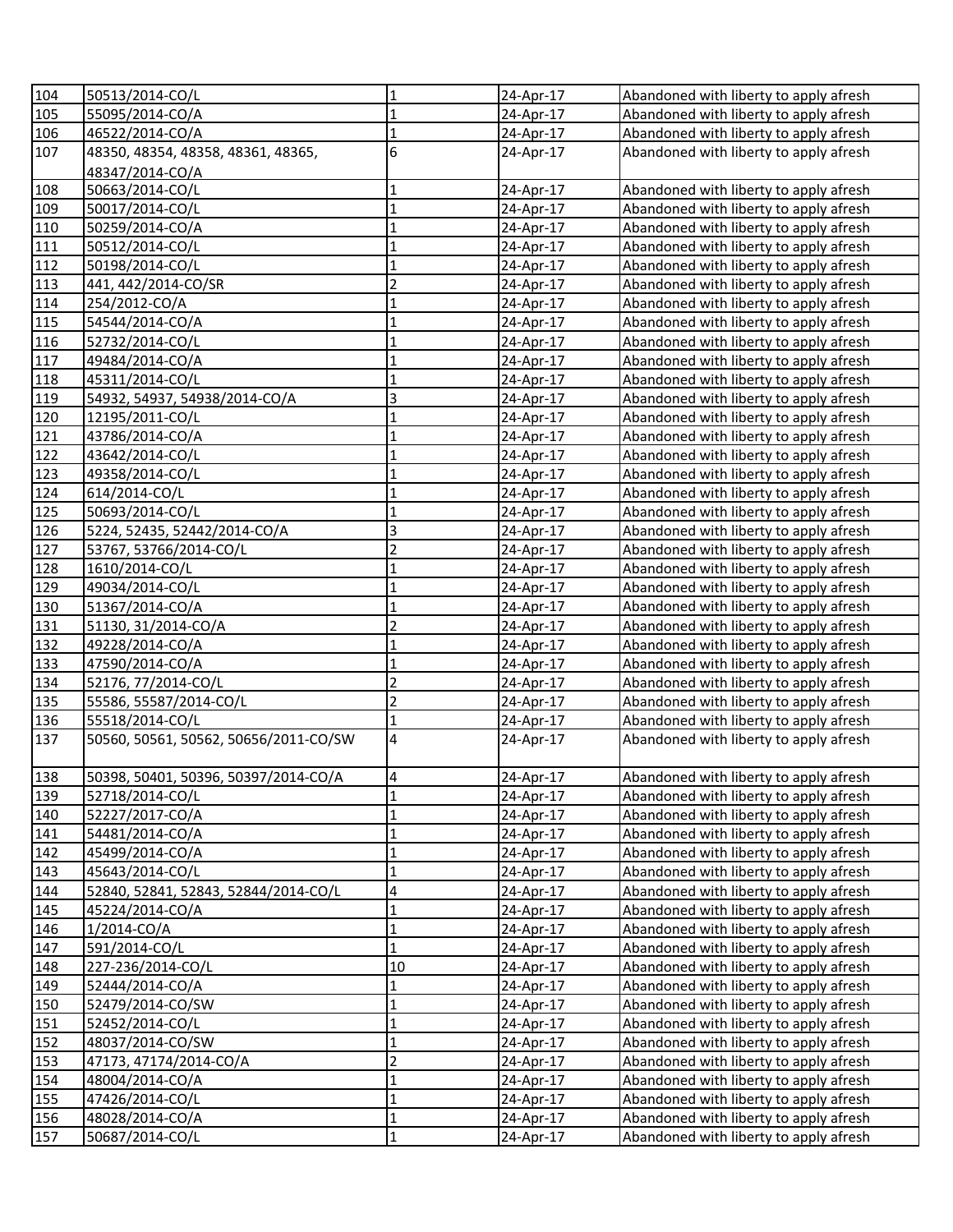| 158 | 47176/2014-CO/A                      | 1                       | 24-Apr-17 | Abandoned with liberty to apply afresh |
|-----|--------------------------------------|-------------------------|-----------|----------------------------------------|
| 159 | 54050/2014-CO/A                      | $\mathbf{1}$            | 24-Apr-17 | Abandoned with liberty to apply afresh |
| 160 | 47181/2014-CO/L                      | $\overline{1}$          | 24-Apr-17 | Abandoned with liberty to apply afresh |
| 161 | 51677/2014-CO/SW                     | $\mathbf{1}$            | 24-Apr-17 | Abandoned with liberty to apply afresh |
| 162 | 54220/2014-CO/A                      | $\mathbf{1}$            | 24-Apr-17 | Abandoned with liberty to apply afresh |
| 163 | 46861/2014-CO/L                      | $\mathbf 1$             | 24-Apr-17 | Abandoned with liberty to apply afresh |
| 164 | 758/2014-CO/SW                       | $\mathbf{1}$            | 24-Apr-17 | Abandoned with liberty to apply afresh |
| 165 | 14091/2014-CO/A                      | $\mathbf 1$             | 24-Apr-17 | Abandoned with liberty to apply afresh |
| 166 | 754, 755/2014-CO/SR                  | $\overline{c}$          | 24-Apr-17 | Abandoned with liberty to apply afresh |
| 167 | 45033, 45047/2014-CO/A               | $\overline{2}$          | 24-Apr-17 | Abandoned with liberty to apply afresh |
| 168 | 42873/2014-CO/L                      | $\mathbf{1}$            | 24-Apr-17 | Abandoned with liberty to apply afresh |
| 169 | 54231/2014-CO/L                      | $\mathbf{1}$            | 24-Apr-17 | Abandoned with liberty to apply afresh |
| 170 | 55850/2014-CO/A                      | $\mathbf{1}$            | 24-Apr-17 | Abandoned with liberty to apply afresh |
| 171 | 519/2014-CO/A                        | $\mathbf{1}$            | 24-Apr-17 | Abandoned with liberty to apply afresh |
| 172 | 43697, 43695/2014-CO/L               | $\overline{c}$          | 24-Apr-17 | Abandoned with liberty to apply afresh |
| 173 | 52739/2014-CO/A                      | $\mathbf{1}$            | 25-Apr-17 | Abandoned with liberty to apply afresh |
| 174 | 552/2014-CO/A                        | $\mathbf{1}$            | 25-Apr-17 | Abandoned with liberty to apply afresh |
| 175 | 46890/2014-CO/A                      | $\mathbf{1}$            | 25-Apr-17 | Abandoned with liberty to apply afresh |
| 176 | 297/2014-CO/L                        | $\mathbf{1}$            | 25-Apr-17 | Abandoned with liberty to apply afresh |
| 177 | 51821/2014-CO/L                      | $\overline{1}$          | 25-Apr-17 | Abandoned with liberty to apply afresh |
| 178 | 504/2014-CO/A                        | $\mathbf{1}$            | 25-Apr-17 | Abandoned with liberty to apply afresh |
| 179 | 56091/2014-CO/L                      | $\mathbf{1}$            | 25-Apr-17 | Abandoned with liberty to apply afresh |
| 180 | 57038, 57034/2014-CO/SR              | $\overline{2}$          | 25-Apr-17 | Abandoned with liberty to apply afresh |
| 181 | 48031/2014-CO/A                      | $\mathbf{1}$            | 25-Apr-17 | Abandoned with liberty to apply afresh |
| 182 | 57025/2014-CO/A                      | 1                       | 25-Apr-17 | Abandoned with liberty to apply afresh |
| 183 | 47679/2014-CO/A                      | 1                       | 25-Apr-17 | Abandoned with liberty to apply afresh |
| 184 | 46740/2014-CO/A                      | $\mathbf{1}$            | 25-Apr-17 | Abandoned with liberty to apply afresh |
| 185 | 53073/2014-CO/L                      | $\mathbf{1}$            | 25-Apr-17 | Abandoned with liberty to apply afresh |
| 186 | 53802, 53807, 53825, 53810/2014-CO/L | 4                       | 25-Apr-17 | Abandoned with liberty to apply afresh |
| 187 | 908/2014-CO/SR                       | $\mathbf{1}$            | 25-Apr-17 | Abandoned with liberty to apply afresh |
| 188 | 54800/2014-CO/SR                     | $\mathbf{1}$            | 25-Apr-17 | Abandoned with liberty to apply afresh |
| 189 | 50480/2014-CO/L                      | $\mathbf{1}$            | 25-Apr-17 | Abandoned with liberty to apply afresh |
| 190 | 51054, 51050/2014-CO/A               | $\overline{2}$          | 25-Apr-17 | Abandoned with liberty to apply afresh |
| 191 | 43620/2014-CO/M                      | $\mathbf{1}$            | 25-Apr-17 | Abandoned with liberty to apply afresh |
| 192 | 44237/2014-CO/CF                     | $\mathbf{1}$            | 25-Apr-17 | Abandoned with liberty to apply afresh |
| 193 | 43400/2014-CO/A                      | $\overline{1}$          | 25-Apr-17 | Abandoned with liberty to apply afresh |
| 194 | 2864, 2865/2014-CO/A                 | $\overline{2}$          | 25-Apr-17 | Abandoned with liberty to apply afresh |
| 195 | 50410, 50407/2014-CO/A               | $\overline{\mathbf{c}}$ | 25-Apr-17 | Abandoned with liberty to apply afresh |
| 196 | 8261/2014-CO/L                       | $\mathbf{1}$            | 25-Apr-17 | Abandoned with liberty to apply afresh |
| 197 | 52130, 52132/2014-CO/L               | $\overline{c}$          | 25-Apr-17 | Abandoned with liberty to apply afresh |
| 198 | 46335/2014-CO/A                      | $\mathbf{1}$            | 25-Apr-17 | Abandoned with liberty to apply afresh |
| 199 | 55880/2014-CO/A                      | $\mathbf{1}$            | 25-Apr-17 | Abandoned with liberty to apply afresh |
| 200 | 50657/2014-CO/A                      | $\mathbf 1$             | 25-Apr-17 | Abandoned with liberty to apply afresh |
| 201 | 50566, 50567, 50568/2014-CO/SW       | 3                       | 25-Apr-17 | Abandoned with liberty to apply afresh |
| 202 | 50650/2014-CO/SW                     | $\mathbf{1}$            | 25-Apr-17 | Abandoned with liberty to apply afresh |
| 203 | 53042/2014-CO/L                      | $\mathbf{1}$            | 25-Apr-17 | Abandoned with liberty to apply afresh |
| 204 | 54939/2014-CO/A                      | $\mathbf{1}$            | 25-Apr-17 | Abandoned with liberty to apply afresh |
| 205 | 52282/2014-CO/SW                     | $\mathbf{1}$            | 25-Apr-17 | Abandoned with liberty to apply afresh |
| 206 | 52165/2014-CO/L                      | $\overline{1}$          | 25-Apr-17 | Abandoned with liberty to apply afresh |
| 207 | 56875/2014-CO/SR                     | $\mathbf{1}$            | 25-Apr-17 | Abandoned with liberty to apply afresh |
| 208 | 49469, 49470, 49471/2014-CO/A        | 3                       | 25-Apr-17 | Abandoned with liberty to apply afresh |
| 209 | 56953/2014-CO/L                      | $\mathbf 1$             | 25-Apr-17 | Abandoned with liberty to apply afresh |
| 210 | 45323/2014-CO/A                      | $\mathbf{1}$            | 25-Apr-17 | Abandoned with liberty to apply afresh |
| 211 | 52315/2014-CO/L                      | $\mathbf{1}$            | 25-Apr-17 | Abandoned with liberty to apply afresh |
| 212 | 47160, 47161, 47162, 47163/2014-CO/L | 4                       | 25-Apr-17 | Abandoned with liberty to apply afresh |
|     |                                      |                         |           |                                        |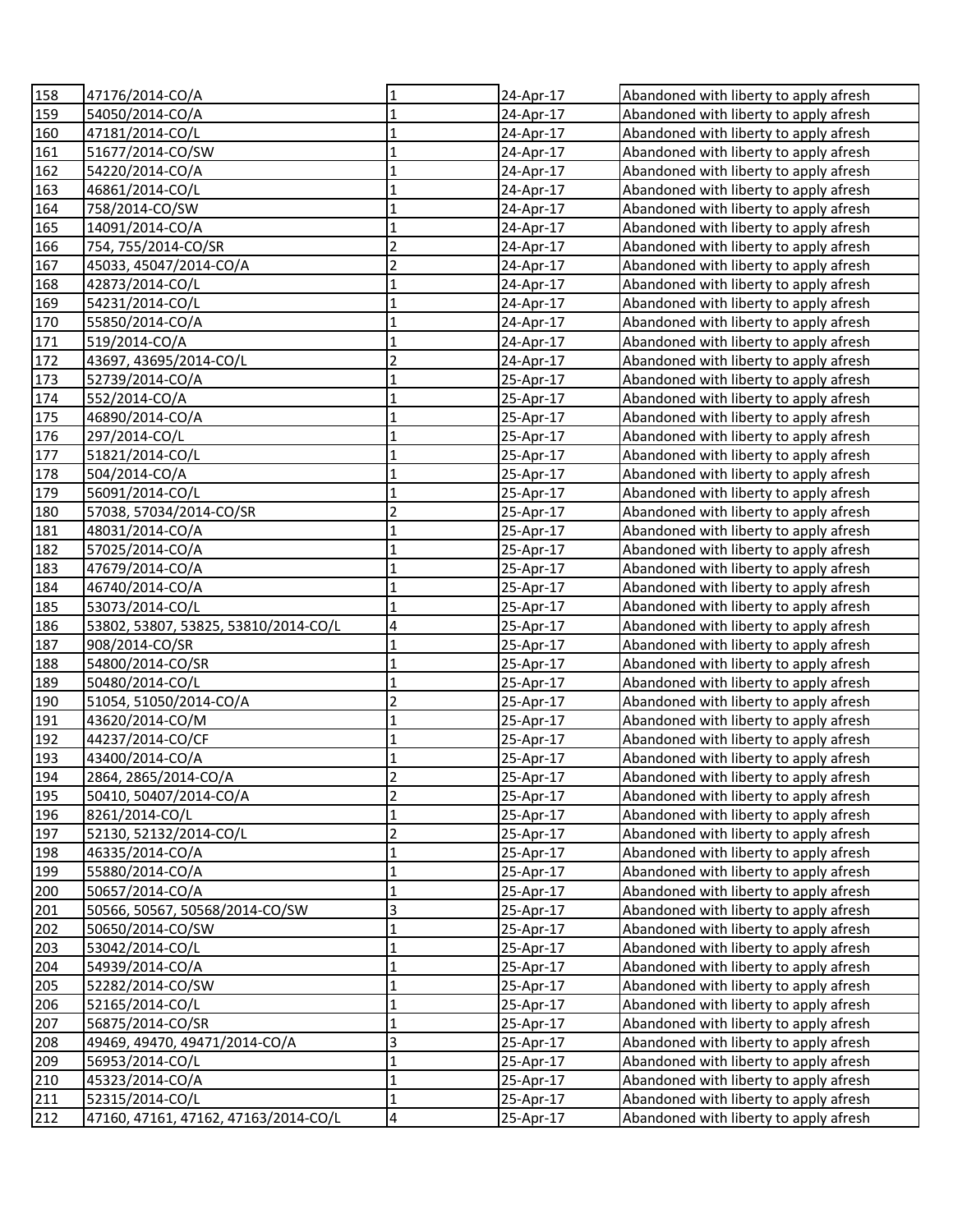| 213 | 49570, 49571, 49573, 49574/2014-CO/SW         | $\overline{4}$          | 25-Apr-17 | Abandoned with liberty to apply afresh |
|-----|-----------------------------------------------|-------------------------|-----------|----------------------------------------|
| 214 | 49600/2014-CO/L                               | 1                       | 25-Apr-17 | Abandoned with liberty to apply afresh |
| 215 | 51354/2014-CO/M                               | $\mathbf{1}$            | 25-Apr-17 | Abandoned with liberty to apply afresh |
| 216 | 51351/2014-CO/CF                              | $\mathbf{1}$            | 25-Apr-17 | Abandoned with liberty to apply afresh |
| 217 | 55218, 55217, 55216/2014-CO/L                 | $\overline{3}$          | 25-Apr-17 | Abandoned with liberty to apply afresh |
| 218 | 56156/2014-CO/L                               | $\mathbf{1}$            | 25-Apr-17 | Abandoned with liberty to apply afresh |
| 219 | 43275/2014-CO/A                               | $\mathbf 1$             | 25-Apr-17 | Abandoned with liberty to apply afresh |
| 220 | 48329/2014-CO/A                               | $\mathbf{1}$            | 25-Apr-17 | Abandoned with liberty to apply afresh |
| 221 | 51678/2014-CO/L                               | $\mathbf{1}$            | 25-Apr-17 | Abandoned with liberty to apply afresh |
| 222 | 52152/2014-CO/A                               | $\mathbf 1$             | 25-Apr-17 | Abandoned with liberty to apply afresh |
| 223 | 46117/2014-CO/A                               | $\overline{1}$          | 25-Apr-17 | Abandoned with liberty to apply afresh |
| 224 | 51710/2014-CO/L                               | $\overline{1}$          | 25-Apr-17 | Abandoned with liberty to apply afresh |
| 225 | 55316/2014-CO/A                               | $\overline{1}$          | 25-Apr-17 | Abandoned with liberty to apply afresh |
| 226 | 57050/2014-CO/L                               | $\overline{1}$          | 25-Apr-17 | Abandoned with liberty to apply afresh |
| 227 | 53444/2014-CO/A                               | $\overline{1}$          | 25-Apr-17 | Abandoned with liberty to apply afresh |
| 228 | 54706/2014-CO/SW                              | $\mathbf{1}$            | 25-Apr-17 | Abandoned with liberty to apply afresh |
| 229 | 46420/2014-CO/A                               | $\overline{1}$          | 25-Apr-17 | Abandoned with liberty to apply afresh |
| 230 | 56194/2014-CO/L                               | $\mathbf{1}$            | 25-Apr-17 | Abandoned with liberty to apply afresh |
| 231 | 56877/2014-CO/L                               | $\mathbf 1$             | 25-Apr-17 | Abandoned with liberty to apply afresh |
| 232 | 103/2014-CO/CF                                | $\mathbf{1}$            | 25-Apr-17 | Abandoned with liberty to apply afresh |
| 233 | 46820/2014-CO/A                               | $\mathbf{1}$            | 25-Apr-17 | Abandoned with liberty to apply afresh |
| 234 | 1076/2014-CO/SR                               | $\mathbf{1}$            | 25-Apr-17 | Abandoned with liberty to apply afresh |
| 235 | 43821, 43814, 43827, 43825, 43829, 43821,     | $\boldsymbol{8}$        | 25-Apr-17 | Abandoned with liberty to apply afresh |
|     | 43826, 43828/2014-CO/L                        |                         |           |                                        |
| 236 | 2231/2012-CO/L                                | 1                       | 25-Apr-17 | Abandoned with liberty to apply afresh |
| 237 | 43516, 43582/2014-CO/L                        | $\overline{2}$          | 25-Apr-17 | Abandoned with liberty to apply afresh |
| 238 | 44129/2014-CO/L                               | $\overline{1}$          | 25-Apr-17 | Abandoned with liberty to apply afresh |
| 239 | 53625, 53626/2014-CO/A                        | $\overline{c}$          | 26-Apr-17 | Abandoned with liberty to apply afresh |
| 240 | 53951, 53950/2014-CO/A                        | $\overline{2}$          | 26-Apr-17 | Abandoned with liberty to apply afresh |
| 241 | 1828/2014-CO/A                                | $\mathbf{1}$            | 26-Apr-17 | Abandoned with liberty to apply afresh |
| 242 | 54990/2014-CO/A                               | $\overline{1}$          | 26-Apr-17 | Abandoned with liberty to apply afresh |
| 243 | 51015/2014-CO/A                               | $\mathbf 1$             | 26-Apr-17 | Abandoned with liberty to apply afresh |
| 244 | 54407/2014-CO/A                               | $\mathbf{1}$            | 26-Apr-17 | Abandoned with liberty to apply afresh |
| 245 | 50229/2014-CO/L                               | $\overline{1}$          | 26-Apr-17 | Abandoned with liberty to apply afresh |
| 246 | 153/2014-CO/L                                 | $\mathbf 1$             | 26-Apr-17 | Abandoned with liberty to apply afresh |
| 247 | 52198/2014-CO/A                               | $\mathbf{1}$            | 26-Apr-17 | Abandoned with liberty to apply afresh |
| 248 | 48151/2014-CO/L                               | 1                       | 26-Apr-17 | Abandoned with liberty to apply afresh |
| 249 | 48160/2014-CO/L                               | $\mathbf{1}$            | 26-Apr-17 | Abandoned with liberty to apply afresh |
| 250 | 48143, 48147, 48156/2014-CO/L                 | 3                       | 26-Apr-17 | Abandoned with liberty to apply afresh |
| 251 | 48124, 48129, 48133, 48135, 48117, 48119/2016 |                         | 26-Apr-17 | Abandoned with liberty to apply afresh |
| 252 | 52545/2014-CO/A                               | 1                       | 26-Apr-17 | Abandoned with liberty to apply afresh |
| 253 | 52225/2014-CO/CF                              | $\overline{1}$          | 26-Apr-17 | Abandoned with liberty to apply afresh |
| 254 | 54614, 54617/2014-CO/A                        | $\overline{2}$          | 26-Apr-17 | Abandoned with liberty to apply afresh |
| 255 | 53374, 53375, 53376/2014-CO/A                 | $\overline{\mathbf{3}}$ | 26-Apr-17 | Abandoned with liberty to apply afresh |
| 256 | 50100/2014-CO/A                               | $\mathbf{1}$            | 26-Apr-17 | Abandoned with liberty to apply afresh |
| 257 | 1315/2014-CO/SR                               | $\overline{1}$          | 26-Apr-17 | Abandoned with liberty to apply afresh |
| 258 | 1361/2014-CO/A                                | 1                       | 26-Apr-17 | Abandoned with liberty to apply afresh |
| 259 | 51896/2014-CO/A                               | $\mathbf 1$             | 26-Apr-17 | Abandoned with liberty to apply afresh |
| 260 | 518961/2014-CO/A                              | 1                       | 26-Apr-17 | Abandoned with liberty to apply afresh |
| 261 | 54999, 55001, 55000/2014-CO/L                 | $\overline{3}$          | 26-Apr-17 | Abandoned with liberty to apply afresh |
| 262 | 53039/2014-CO/L                               | $\mathbf{1}$            | 26-Apr-17 | Abandoned with liberty to apply afresh |
| 263 | 43639/2014-CO/A                               | $\mathbf 1$             | 26-Apr-17 | Abandoned with liberty to apply afresh |
| 264 | 56723/2014-CO/A                               | $\mathbf{1}$            | 26-Apr-17 | Abandoned with liberty to apply afresh |
| 265 | 6601, 6602/2013-CO/SW                         | $\overline{c}$          | 26-Apr-17 | Abandoned with liberty to apply afresh |
| 266 | 49602/2014-CO/L                               | 1                       | 26-Apr-17 | Abandoned with liberty to apply afresh |
|     |                                               |                         |           |                                        |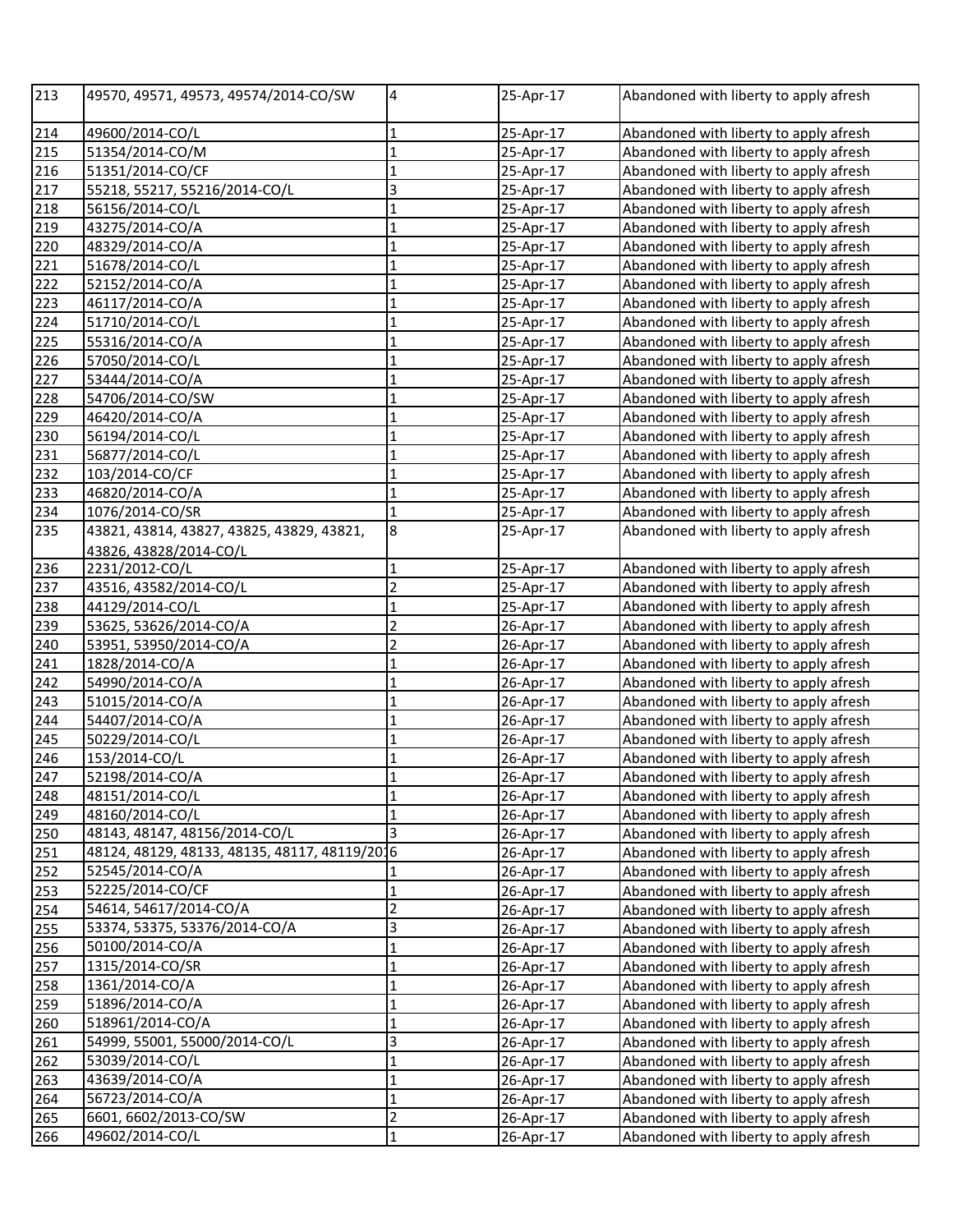| 267 | 50316/2014-CO/L                           | 1              | 26-Apr-17 | Abandoned with liberty to apply afresh |
|-----|-------------------------------------------|----------------|-----------|----------------------------------------|
| 268 | 49715/2014-CO/A                           | $\mathbf 1$    | 26-Apr-17 | Abandoned with liberty to apply afresh |
| 269 | 55268, 55269/2014-CO/A                    | $\overline{2}$ | 26-Apr-17 | Abandoned with liberty to apply afresh |
| 270 | 50967/2014-CO/L                           | $\mathbf{1}$   | 26-Apr-17 | Abandoned with liberty to apply afresh |
| 271 | 53494/2014-CO/SR                          | $\mathbf{1}$   | 26-Apr-17 | Abandoned with liberty to apply afresh |
| 272 | 49220/2014-CO/L                           | $\mathbf 1$    | 26-Apr-17 | Abandoned with liberty to apply afresh |
| 273 | 45314/2014-CO/A                           | $\mathbf 1$    | 26-Apr-17 | Abandoned with liberty to apply afresh |
| 274 | 54387, 54388/2014-CO/A                    | $\overline{2}$ | 26-Apr-17 | Abandoned with liberty to apply afresh |
| 275 | 49634/2014-CO/A                           | $\mathbf{1}$   | 26-Apr-17 | Abandoned with liberty to apply afresh |
| 276 | 55978/2014-CO/L                           | $\mathbf{1}$   | 26-Apr-17 | Abandoned with liberty to apply afresh |
| 277 | 55983/2014-CO/L                           | $\mathbf{1}$   | 26-Apr-17 | Abandoned with liberty to apply afresh |
| 278 | 56690/2014-CO/A                           | $\mathbf{1}$   | 26-Apr-17 | Abandoned with liberty to apply afresh |
| 279 | 765/2014-CO/L                             | $\mathbf{1}$   | 26-Apr-17 | Abandoned with liberty to apply afresh |
| 280 | 52284/2014-CO/L                           | $\overline{1}$ | 26-Apr-17 | Abandoned with liberty to apply afresh |
| 281 | 47698/2014-CO/A                           | $\mathbf{1}$   | 26-Apr-17 | Abandoned with liberty to apply afresh |
| 282 | 1125/2014-CO/L                            | $\mathbf{1}$   | 26-Apr-17 | Abandoned with liberty to apply afresh |
| 283 | 53870/2014-CO/L                           |                | 26-Apr-17 | Abandoned with liberty to apply afresh |
| 284 | 514681/2014-CO/L, 51465, 51464/2014-CO/A  | $\vert$ 3      | 26-Apr-17 | Abandoned with liberty to apply afresh |
| 285 | 55361/2014-CO/L                           |                | 26-Apr-17 | Abandoned with liberty to apply afresh |
| 286 | 53964/2014-CO/L                           | $\mathbf{1}$   | 26-Apr-17 | Abandoned with liberty to apply afresh |
| 287 | 54309/2014-CO/L                           | $\overline{1}$ | 25-Apr-17 | Abandoned with liberty to apply afresh |
| 288 | 49268/2014-CO/L                           | $\mathbf{1}$   | 25-Apr-17 | Abandoned with liberty to apply afresh |
| 289 | 101/2014-CO/A                             | $\mathbf{1}$   | 25-Apr-17 | Abandoned with liberty to apply afresh |
| 290 | 49751/2014-CO/A                           | $\mathbf{1}$   | 25-Apr-17 | Abandoned with liberty to apply afresh |
| 291 | 54453/2014-CO/A                           | $\mathbf{1}$   | 25-Apr-17 | Abandoned with liberty to apply afresh |
| 292 | 48781/48785/48789/48792/2014-CO/A         | 4              | 25-Apr-17 | Abandoned with liberty to apply afresh |
| 293 | 50503/2014-CO/A                           | $\mathbf{1}$   | 25-Apr-17 | Abandoned with liberty to apply afresh |
| 294 | 51167/2014-CO/L                           | $\mathbf{1}$   | 25-Apr-17 | Abandoned with liberty to apply afresh |
| 295 | 912/2014-CO/SW                            | $\mathbf{1}$   | 25-Apr-17 | Abandoned with liberty to apply afresh |
| 296 | 53755/53756-CO/A                          | $\overline{2}$ | 25-Apr-17 | Abandoned with liberty to apply afresh |
| 297 | 1163/2014/CO-A                            | $\mathbf{1}$   | 25-Apr-17 | Abandoned with liberty to apply afresh |
| 298 | 571/2014-CO-L                             | $\mathbf{1}$   | 25-Apr-17 | Abandoned with liberty to apply afresh |
| 299 | 52305/2014-CO/L                           | $\mathbf{1}$   | 25-Apr-17 | Abandoned with liberty to apply afresh |
| 300 | 53743/2014-CO/A                           | 1              | 25-Apr-17 | Abandoned with liberty to apply afresh |
| 301 | 53741/2014-CO/A                           | $\mathbf 1$    | 25-Apr-17 | Abandoned with liberty to apply afresh |
| 302 | 52428/2014-CO/A                           | $\mathbf{1}$   | 25-Apr-17 | Abandoned with liberty to apply afresh |
| 303 | 47428/47429/2014-CO/L                     | $\overline{2}$ | 25-Apr-17 | Abandoned with liberty to apply afresh |
| 304 | 52361 & 52360/2014-CO/SR                  | $\overline{2}$ | 25-Apr-17 | Abandoned with liberty to apply afresh |
| 305 | 3419/3385/3413/3422/3420/3426/2012-CO/L 6 |                | 25-Apr-17 | Abandoned with liberty to apply afresh |
| 306 | 53632/2014-CO/SW                          | 1              | 25-Apr-17 | Abandoned with liberty to apply afresh |
| 307 | 53687/2014-CO/SW                          | $\mathbf 1$    | 25-Apr-17 | Abandoned with liberty to apply afresh |
| 308 | 56172/2014-CO/A                           | $\mathbf{1}$   | 25-Apr-17 | Abandoned with liberty to apply afresh |
| 309 | 56174/2014-CO/L                           | $\mathbf 1$    | 25-Apr-17 | Abandoned with liberty to apply afresh |
| 310 | 56157/2014-CO/A                           | $\overline{1}$ | 25-Apr-17 | Abandoned with liberty to apply afresh |
| 311 | 54207/2014-CO/A                           | $\mathbf 1$    | 25-Apr-17 | Abandoned with liberty to apply afresh |
| 312 | 51788/51790/51800/51803/51804/51805/51    | 8              | 25-Apr-17 | Abandoned with liberty to apply afresh |
|     | 806/51809/2014-CO/L                       |                |           |                                        |
| 313 | 52685/52684/52683/2014-CO/A               | 3              | 25-Apr-17 | Abandoned with liberty to apply afresh |
| 314 | 54482/2014-CO/A                           | 1              | 25-Apr-17 | Abandoned with liberty to apply afresh |
| 315 | 227/228/229/230/231/232/233/234/235/236   | 10             | 25-Apr-17 | Abandoned with liberty to apply afresh |
|     | /2014-CO/L                                |                |           |                                        |
| 316 | 53166/2014-CO/L                           | $\mathbf 1$    | 25-Apr-17 | Abandoned with liberty to apply afresh |
| 317 | 47857/2014-CO/M                           | $\mathbf 1$    | 25-Apr-17 | Abandoned with liberty to apply afresh |
| 318 | 43511/2014-CO/L                           | $\mathbf{1}$   | 25-Apr-17 | Abandoned with liberty to apply afresh |
| 319 | 43250/2014-CO/A                           | $\mathbf 1$    | 25-Apr-17 | Abandoned with liberty to apply afresh |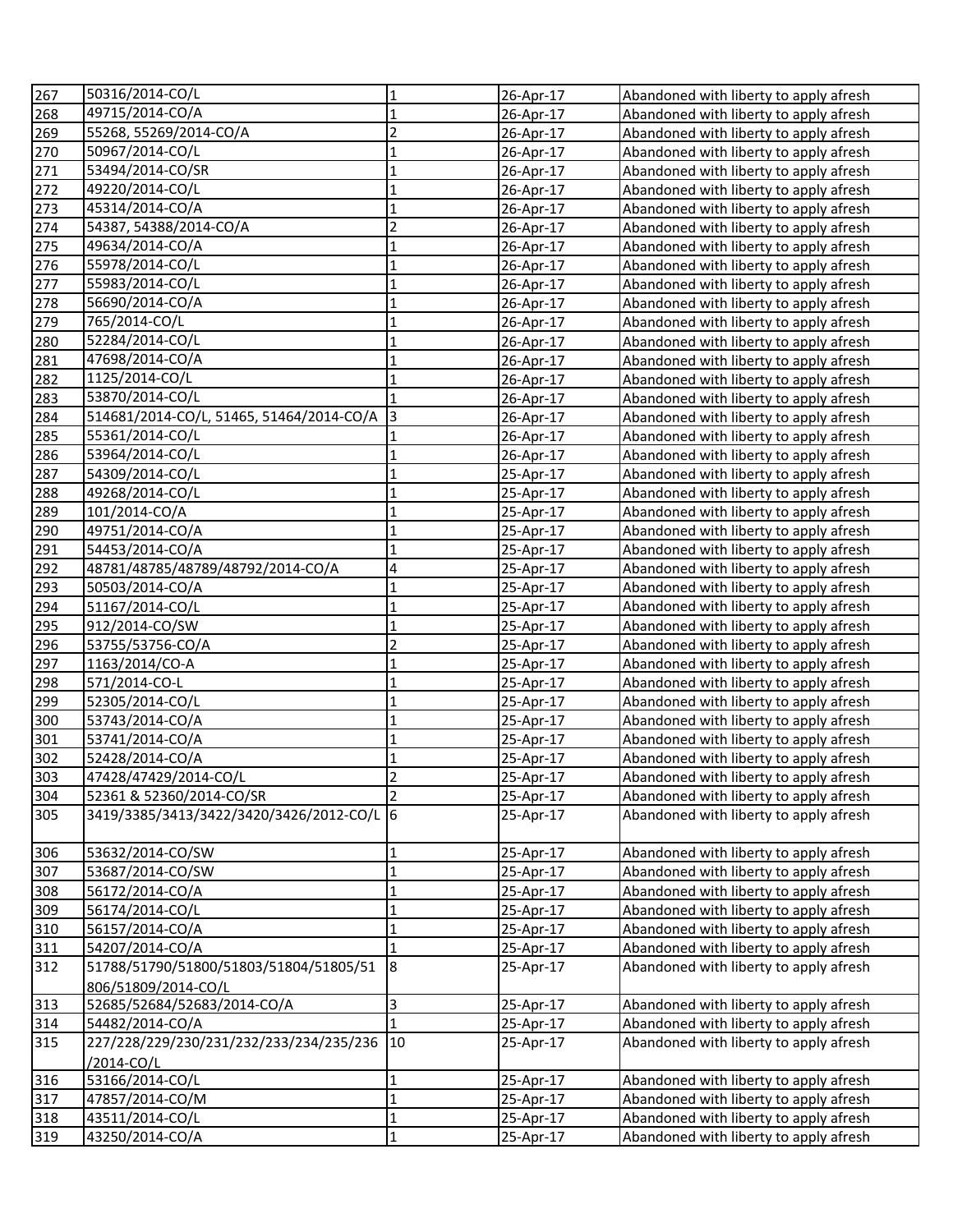| 320        | 43248/2014-CO/A                                     | 1                                      | 25-Apr-17              | Abandoned with liberty to apply afresh                                           |
|------------|-----------------------------------------------------|----------------------------------------|------------------------|----------------------------------------------------------------------------------|
| 321        | 43839/2014-CO/A                                     | $\mathbf 1$                            | 25-Apr-17              | Abandoned with liberty to apply afresh                                           |
| 322        | 49383/2014-CO/SR                                    | $\mathbf 1$                            | 25-Apr-17              | Abandoned with liberty to apply afresh                                           |
| 323        | 46034/2014-CO/A                                     | $\mathbf{1}$                           | 25-Apr-17              | Abandoned with liberty to apply afresh                                           |
| 324        | 52952/2014-CO/A                                     | $\mathbf 1$                            | 25-Apr-17              | Abandoned with liberty to apply afresh                                           |
| 325        | 53874/2014-CO/A                                     | $\mathbf 1$                            | 25-Apr-17              | Abandoned with liberty to apply afresh                                           |
| 326        | 50133 & 50134/2014-CO/A                             | $\overline{2}$                         | 25-Apr-17              | Abandoned with liberty to apply afresh                                           |
| 327        | 48670 & 48677/2014-CO/A                             | $\overline{2}$                         | 25-Apr-17              | Abandoned with liberty to apply afresh                                           |
| 328        | 50258/2017-CO/SW                                    | $\mathbf 1$                            | 25-Apr-17              | Abandoned with liberty to apply afresh                                           |
| 329        | 52785/2014-CO/A                                     | $\mathbf 1$                            | 25-Apr-17              | Abandoned with liberty to apply afresh                                           |
| 330        | 49442/2014-CO/A                                     | $\mathbf 1$                            | 25-Apr-17              | Abandoned with liberty to apply afresh                                           |
| 331        | 49285 & 49286/2014-CO/SR                            | $\overline{2}$                         | 25-Apr-17              | Abandoned with liberty to apply afresh                                           |
| 332        | 4734/2014-CO/A                                      | $\mathbf{1}$                           | 25-Apr-17              | Abandoned with liberty to apply afresh                                           |
| 333        | 2414/2014-CO/SR                                     | $\mathbf{1}$                           | 25-Apr-17              | Abandoned with liberty to apply afresh                                           |
| 334        | 2381/2012-CO/A                                      | $\mathbf{1}$                           | 25-Apr-17              | Abandoned with liberty to apply afresh                                           |
| 335        | 52738/2014-CO/A                                     | $\mathbf{1}$                           | 25-Apr-17              | Abandoned with liberty to apply afresh                                           |
| 336        | 1289 - 1301/2012-CO/SR                              | 13                                     | 25-Apr-17              | Abandoned with liberty to apply afresh                                           |
| 337        | 55048/2014-CO/M                                     | 1                                      | 25-Apr-17              | Abandoned with liberty to apply afresh                                           |
| 338        | 56805/2014-CO/L                                     | 1                                      | 25-Apr-17              | Abandoned with liberty to apply afresh                                           |
| 339        | 57029/2014/CO/L                                     | $\overline{1}$                         | 25-Apr-17              | Abandoned with liberty to apply afresh                                           |
| 340        | 56209/2014-CO/A                                     | $\mathbf{1}$                           | 25-Apr-17              | Abandoned with liberty to apply afresh                                           |
| 341        | 53786/2014-CO/A                                     | $\mathbf{1}$                           | $1-May-17$             | Abandoned with liberty to apply afresh                                           |
| 342        | 49079/2014-CO/L                                     | $\mathbf{1}$                           | 25-Apr-17              | Abandoned with liberty to apply afresh                                           |
| 343        | 45001/2014-CO/L                                     | $\mathbf{1}$                           | 25-Apr-17              | Abandoned with liberty to apply afresh                                           |
| 344        | 52221/2014-CO/L                                     | $\mathbf{1}$                           | 25-Apr-17              | Abandoned with liberty to apply afresh                                           |
| 345        | 52774/2014-CO/L                                     | $\mathbf{1}$                           | 25-Apr-17              | Abandoned with liberty to apply afresh                                           |
| 346        | 42788/2014-CO/A                                     | $\mathbf{1}$                           | 25-Apr-17              | Abandoned with liberty to apply afresh                                           |
| 347        | 53196/53335/53223/53333/53229/53218/20              | $\overline{6}$                         | 25-Apr-17              | Abandoned with liberty to apply afresh                                           |
|            | 14-CO/M                                             |                                        |                        |                                                                                  |
| 348        | 49603/2014-CO/A                                     | $\mathbf{1}$                           | 25-Apr-17              | Abandoned with liberty to apply afresh                                           |
| 349        | 43849/43852/43854/2014-CO/L                         | 3                                      | 25-Apr-17              | Abandoned with liberty to apply afresh                                           |
| 350        | 45317/2014-CO/A                                     | $\mathbf{1}$                           | 25-Apr-17              | Abandoned with liberty to apply afresh                                           |
| 351        | 52594/2014-CO/L                                     | $\mathbf{1}$                           | 25-Apr-17              | Abandoned with liberty to apply afresh                                           |
| 352        | 52559/2014-CO/L                                     | $\overline{1}$<br>5                    | 25-Apr-17              | Abandoned with liberty to apply afresh                                           |
| 353        | 45877/45880/45874/45882/45869/2014-                 |                                        | 25-Apr-17              | Abandoned with liberty to apply afresh                                           |
| 354        | CO/CF                                               |                                        |                        |                                                                                  |
|            | 52657/2014-CO/A                                     | $\overline{1}$                         | 25-Apr-17              | Abandoned with liberty to apply afresh                                           |
| 355        | 1049/2012-CO/SR                                     | $\mathbf{1}$                           | 25-Apr-17              | Abandoned with liberty to apply afresh                                           |
| 356        | 43347/2014-CO/SR                                    | $\mathbf 1$                            | 25-Apr-17              | Abandoned with liberty to apply afresh                                           |
| 357        | 50260 & 50261/2014-CO/SR                            | $\overline{\mathbf{c}}$                | 25-Apr-17              | Abandoned with liberty to apply afresh                                           |
| 358        | 49520/2014-CO/A                                     | $\mathbf 1$                            | 25-Apr-17              | Abandoned with liberty to apply afresh                                           |
| 359        | 49315/2014-CO/A                                     | $\mathbf 1$                            | 25-Apr-17              | Abandoned with liberty to apply afresh                                           |
| 360        | 346/2014-CO/A                                       | $\mathbf 1$                            | 25-Apr-17              | Abandoned with liberty to apply afresh                                           |
| 361        | 53612/53605/53607/53611/2014-CO/M                   | 4<br>$\mathbf 1$                       | 25-Apr-17              | Abandoned with liberty to apply afresh                                           |
| 362        | 53040/2014-CO/L                                     | $\overline{1}$                         | 25-Apr-17              | Abandoned with liberty to apply afresh                                           |
| 363        | 54694/2014-CO/A                                     | $\overline{1}$                         | 25-Apr-17<br>25-Apr-17 | Abandoned with liberty to apply afresh                                           |
| 364        | 50344/2014-CO/SR                                    |                                        |                        | Abandoned with liberty to apply afresh                                           |
| 365        | 52286/52288/52289/2014-CO/L                         | $\overline{\mathbf{3}}$                | 25-Apr-17              | Abandoned with liberty to apply afresh                                           |
| 366        |                                                     |                                        |                        |                                                                                  |
|            | 49101/2014/CO/A                                     | $\mathbf{1}$                           | 25-Apr-17              | Abandoned with liberty to apply afresh                                           |
| 367        | 54043/2014-CO/L                                     | $\mathbf{1}$                           | 25-Apr-17              | Abandoned with liberty to apply afresh                                           |
| 368        | 52019/2014-CO/L                                     | $\mathbf{1}$                           | 25-Apr-17              | Abandoned with liberty to apply afresh                                           |
| 369        | 752/2014-CO/A                                       | $\mathbf 1$                            | 26-Apr-17              | Abandoned with liberty to apply afresh                                           |
| 370<br>371 | 663/2014-CO/L<br>44561/44665/44666/44667/2014-CO/SR | $\mathbf 1$<br>$\overline{\mathbf{4}}$ | 26-Apr-17<br>26-Apr-17 | Abandoned with liberty to apply afresh<br>Abandoned with liberty to apply afresh |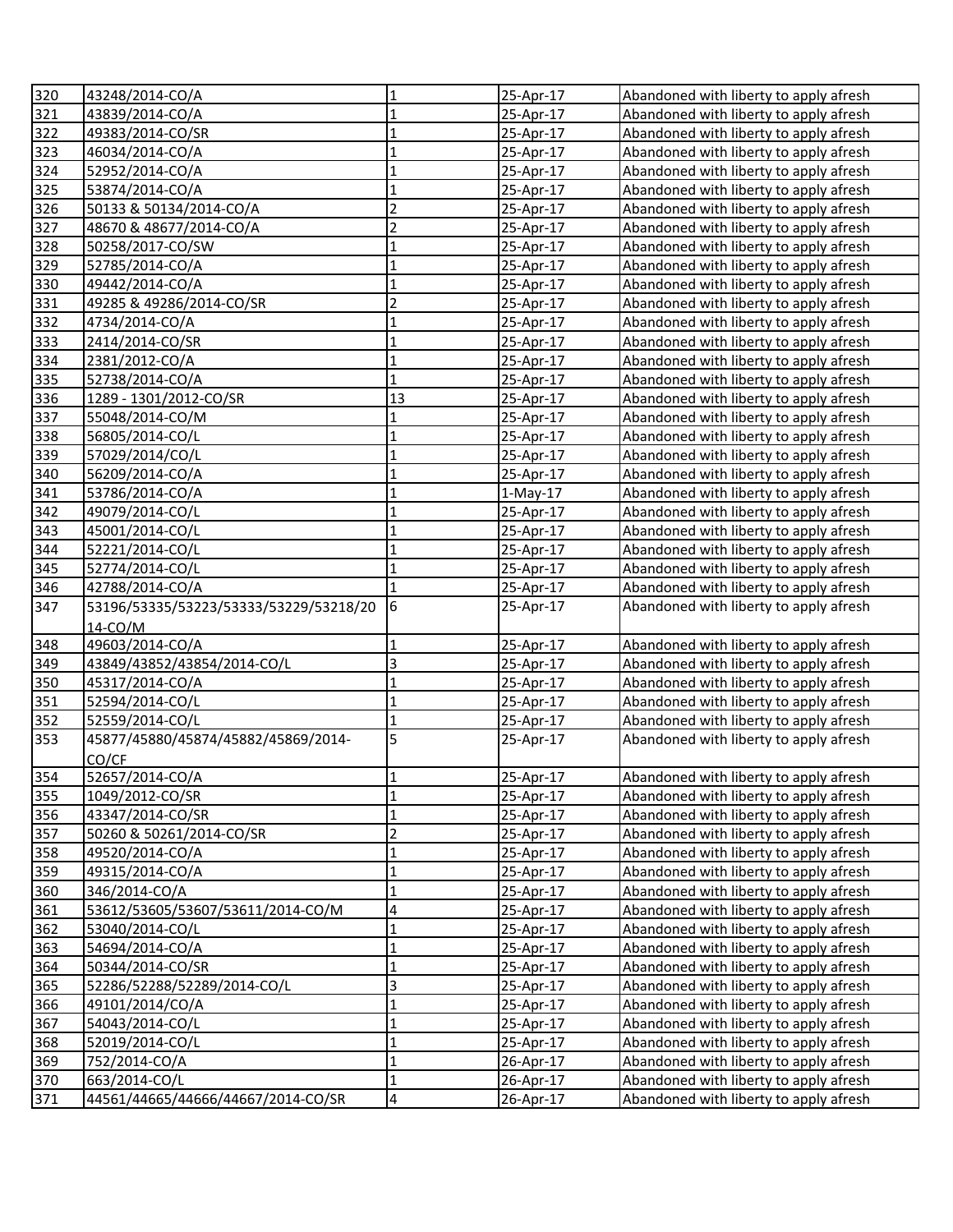| 372   | 52573/52574/52576/52577/52579/52580/52 | <sup>15</sup>           | 26-Apr-17 | Abandoned with liberty to apply afresh |
|-------|----------------------------------------|-------------------------|-----------|----------------------------------------|
|       | 581/52582/52583/52584/52585/52586/5258 |                         |           |                                        |
|       | 7/52588/52589/2014-CO/SW               |                         |           |                                        |
| 373   | 45509/2014-CO/A                        | $\mathbf 1$             | 26-Apr-17 | Abandoned with liberty to apply afresh |
| 374   | 1516/2014-CO/L                         | $\mathbf 1$             | 26-Apr-17 | Abandoned with liberty to apply afresh |
| 375   | 45511/2014-CO/L                        | $\mathbf 1$             | 26-Apr-17 | Abandoned with liberty to apply afresh |
| 376   | 44769/2014-CO/A                        | $\mathbf{1}$            | 26-Apr-17 | Abandoned with liberty to apply afresh |
| 377   | 43253 & 45256/2014-CO/A                | $\overline{2}$          | 26-Apr-17 | Abandoned with liberty to apply afresh |
| 378   | 43624/2014-CO/A                        | $\overline{1}$          | 26-Apr-17 | Abandoned with liberty to apply afresh |
| 379   | 43615/2014-CO/CF                       | $\overline{1}$          | 26-Apr-17 | Abandoned with liberty to apply afresh |
| 380   | 174/2014-CO/L                          | $\mathbf{1}$            | 26-Apr-17 | Abandoned with liberty to apply afresh |
| 381   | 49889/49892/49890/2014-CO/A            | $\overline{3}$          | 26-Apr-17 | Abandoned with liberty to apply afresh |
| 382   | 1409/2014-CO/A                         | $\mathbf 1$             | 26-Apr-17 | Abandoned with liberty to apply afresh |
| 383   | 43408/2014-CO/SR                       | $\overline{1}$          | 26-Apr-17 | Abandoned with liberty to apply afresh |
| 384   | 44487/2014-CO/A                        | $\overline{1}$          | 26-Apr-17 | Abandoned with liberty to apply afresh |
| 385   | 56440/2014-CO/L                        | $\mathbf{1}$            | 26-Apr-17 | Abandoned with liberty to apply afresh |
| 386   | 45846/45845/2014-CO/SR                 | $\overline{c}$          | 26-Apr-17 | Abandoned with liberty to apply afresh |
| 387   | 810/2014-CO/A                          | $\overline{1}$          | 26-Apr-17 | Abandoned with liberty to apply afresh |
| 388   | 567/2014-CO/A                          | $\mathbf{1}$            | 26-Apr-17 | Abandoned with liberty to apply afresh |
| 389   | 55561/2014-CO/L                        | $\mathbf{1}$            | 26-Apr-17 | Abandoned with liberty to apply afresh |
| 390   | 44183/2014-CO/A                        | $\mathbf{1}$            | 26-Apr-17 | Abandoned with liberty to apply afresh |
| 391   | 714/2014-CO/SW                         | $\mathbf{1}$            | 26-Apr-17 | Abandoned with liberty to apply afresh |
| 392   | 57007/2014-CO/SW                       | 1                       | 26-Apr-17 | Abandoned with liberty to apply afresh |
| $393$ | 53445/2014-CO/A                        | $\mathbf{1}$            | 26-Apr-17 | Abandoned with liberty to apply afresh |
| 394   | 55552/2014-CO/L                        | $\mathbf{1}$            | 26-Apr-17 | Abandoned with liberty to apply afresh |
| 395   | 55346/2014-CO/L                        | $\mathbf{1}$            | 26-Apr-17 | Abandoned with liberty to apply afresh |
| 396   | 56463/2014-CO/L                        | $\mathbf{1}$            | 26-Apr-17 | Abandoned with liberty to apply afresh |
| 397   | 49804/2014-CO/A                        | $\mathbf{1}$            | 26-Apr-17 | Abandoned with liberty to apply afresh |
| 398   | 49973/2014-CO/L                        | $\mathbf 1$             | 26-Apr-17 | Abandoned with liberty to apply afresh |
| 399   | 50007/2014-CO/L                        | $\mathbf 1$             | 26-Apr-17 | Abandoned with liberty to apply afresh |
| 400   | 49084/2014-CO/A                        | $\mathbf 1$             | 26-Apr-17 | Abandoned with liberty to apply afresh |
| 401   | 52136/2014-CO/A                        | $\mathbf{1}$            | 26-Apr-17 | Abandoned with liberty to apply afresh |
| 402   | 43500/43498/43497/43495/43494/43492/20 | 6                       | 26-Apr-17 | Abandoned with liberty to apply afresh |
|       | $14$ -CO/A                             |                         |           |                                        |
| 403   | 47932 & 47928/2014-CO/A                | $\overline{2}$          | 26-Apr-17 | Abandoned with liberty to apply afresh |
| 404   | 214/2014-CO/L                          | $\mathbf{1}$            | 26-Apr-17 | Abandoned with liberty to apply afresh |
| 405   | 55543/55546/55542/2014-CO/A            | $\overline{3}$          | 26-Apr-17 | Abandoned with liberty to apply afresh |
| 406   | 562/2014-CO/A                          | 1                       | 26-Apr-17 | Abandoned with liberty to apply afresh |
| 407   | 565/2014-CO/A                          | $\mathbf 1$             | 26-Apr-17 | Abandoned with liberty to apply afresh |
| 408   | 561/2014-CO/A                          | $\mathbf 1$             | 26-Apr-17 | Abandoned with liberty to apply afresh |
| 409   | 559/2014-CO/A                          | $\mathbf 1$             | 26-Apr-17 | Abandoned with liberty to apply afresh |
| 410   | 148 - 152/2014-CO/L                    | 5                       | 26-Apr-17 | Abandoned with liberty to apply afresh |
| 411   | 51866/2014-CO/A                        | $\mathbf{1}$            | 26-Apr-17 | Abandoned with liberty to apply afresh |
| 412   | 46714/2014-CO/A                        | $\overline{1}$          | 26-Apr-17 | Abandoned with liberty to apply afresh |
| 413   | 45943/201-CO/SW                        | $\overline{1}$          | 26-Apr-17 | Abandoned with liberty to apply afresh |
| 414   | 53032/2014-CO/L                        | $\overline{1}$          | 26-Apr-17 | Abandoned with liberty to apply afresh |
| 415   | 53507/53508/2014-CO/A                  | $\overline{2}$          | 26-Apr-17 | Abandoned with liberty to apply afresh |
| 416   | 51426/2014-CO/A                        | $\mathbf 1$             | 26-Apr-17 | Abandoned with liberty to apply afresh |
| 417   | 51926/2014-CO/A                        | $\mathbf 1$             | 26-Apr-17 | Abandoned with liberty to apply afresh |
| 418   | 51692/51693/2014-CO/A                  | $\overline{\mathbf{c}}$ | 26-Apr-17 | Abandoned with liberty to apply afresh |
| 419   | 51695/2014-CO/CF                       | $\mathbf{1}$            | 26-Apr-17 | Abandoned with liberty to apply afresh |
| 420   | 53873/2014-CO/CF                       | $\mathbf{1}$            | 26-Apr-17 | Abandoned with liberty to apply afresh |
| 421   | 458225/45783/45822/45665/45814/45817/4 | $\overline{7}$          | 26-Apr-17 | Abandoned with liberty to apply afresh |
|       | 5824/2014-CO/SR                        |                         |           |                                        |
| 422   | 54909/54910/2014-CO/L                  | $\overline{2}$          | 26-Apr-17 | Abandoned with liberty to apply afresh |
| 423   | 52419/2014-CO/SW                       | $\mathbf 1$             | 26-Apr-17 | Abandoned with liberty to apply afresh |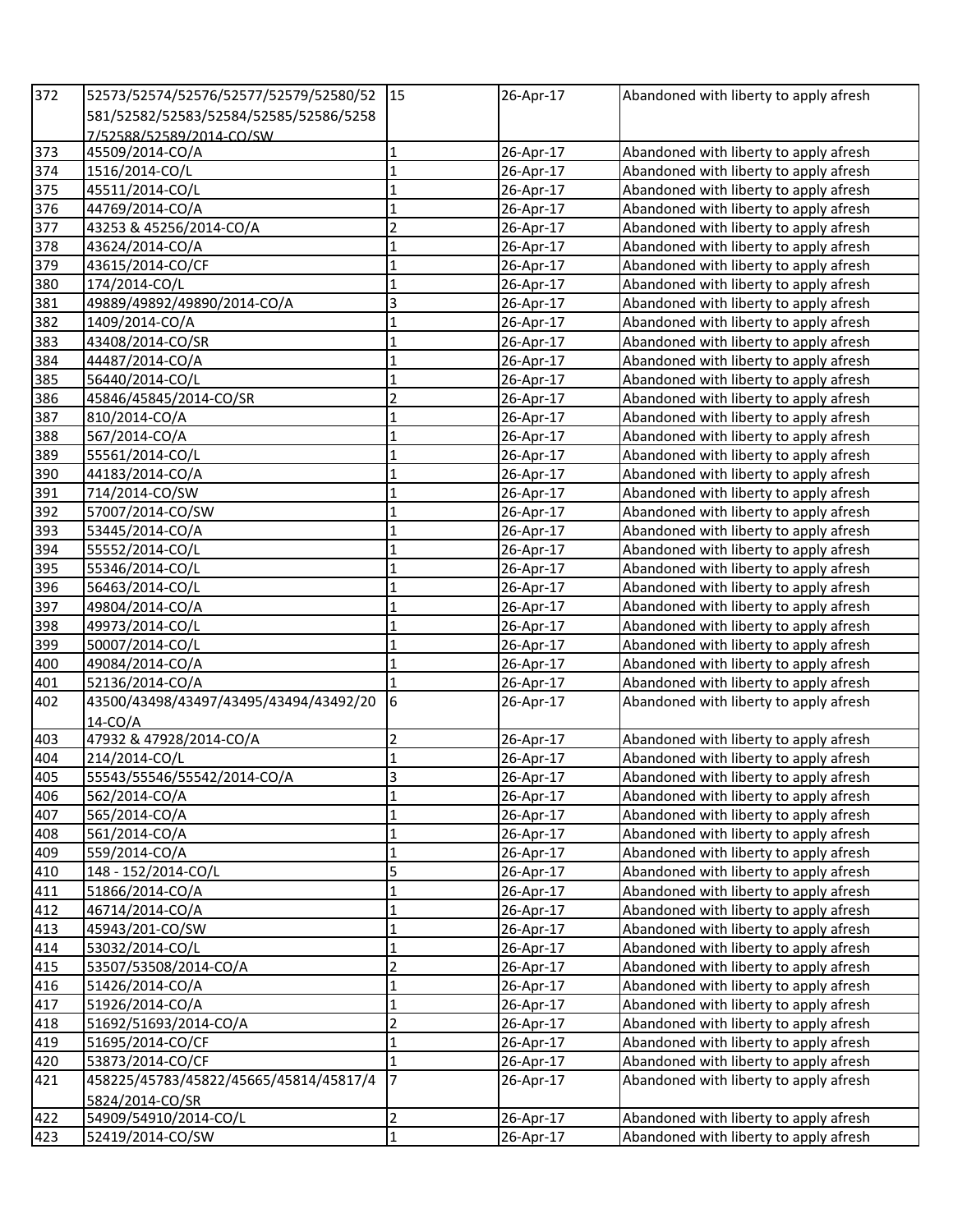| 424 | 52414/2014-CO/A                        | 1              | 26-Apr-17 | Abandoned with liberty to apply afresh |
|-----|----------------------------------------|----------------|-----------|----------------------------------------|
| 425 | 52378/2014-CO/A                        | $\mathbf{1}$   | 26-Apr-17 | Abandoned with liberty to apply afresh |
| 426 | 401/2014-CO/L                          | $\mathbf{1}$   | 26-Apr-17 | Abandoned with liberty to apply afresh |
| 427 | 54344/2014-CO/A                        | $\mathbf{1}$   | 26-Apr-17 | Abandoned with liberty to apply afresh |
| 428 | 51882/2014-CO/A                        | $\mathbf 1$    | 26-Apr-17 | Abandoned with liberty to apply afresh |
| 429 | 399/2014-CO/A                          | $\mathbf{1}$   | 26-Apr-17 | Abandoned with liberty to apply afresh |
| 430 | 51883/2014-CO/A                        | $\mathbf{1}$   | 26-Apr-17 | Abandoned with liberty to apply afresh |
| 431 | 51862/2014-CO/L                        | $\mathbf 1$    | 26-Apr-17 | Abandoned with liberty to apply afresh |
| 432 | 56385/2014-CO/L                        | $\mathbf{1}$   | 26-Apr-17 | Abandoned with liberty to apply afresh |
| 433 | 44641/2014-CO/L                        | $\mathbf{1}$   | 26-Apr-17 | Abandoned with liberty to apply afresh |
| 434 | 52316/2014-CO/L                        | $\mathbf{1}$   | 26-Apr-17 | Abandoned with liberty to apply afresh |
| 435 | 428/2014-CO/L                          | $\mathbf{1}$   | 26-Apr-17 | Abandoned with liberty to apply afresh |
| 436 | 52708/2014-CO/L                        | $\overline{1}$ | 26-Apr-17 | Abandoned with liberty to apply afresh |
| 437 | 52710/52709/2014-CO/L                  | $\overline{2}$ | 26-Apr-17 | Abandoned with liberty to apply afresh |
| 438 | 453/2014-CO/A                          | $\mathbf{1}$   | 26-Apr-17 | Abandoned with liberty to apply afresh |
| 439 | 53359/53360/2014-CO/A                  | $\overline{2}$ | 26-Apr-17 | Abandoned with liberty to apply afresh |
| 440 | 52308/2014-CO/A                        | 1              | 26-Apr-17 | Abandoned with liberty to apply afresh |
| 441 | 56560/2014-CO/A                        | $\overline{1}$ | 26-Apr-17 | Abandoned with liberty to apply afresh |
| 442 | 49794/2014-CO/SR                       | 1              | 26-Apr-17 | Abandoned with liberty to apply afresh |
| 443 | 50838/2014-CO/M                        | $\overline{1}$ | 26-Apr-17 | Abandoned with liberty to apply afresh |
| 444 | 52472/2014-CO/L                        | $\mathbf{1}$   | 26-Apr-17 | Abandoned with liberty to apply afresh |
| 445 | 51637/51638/2014-CO/L                  | $\overline{c}$ | 26-Apr-17 | Abandoned with liberty to apply afresh |
| 446 | 52958/2014-CO/L                        | $\mathbf{1}$   | 26-Apr-17 | Abandoned with liberty to apply afresh |
| 447 | 50632/2014-CO/CF                       | $\mathbf{1}$   | 26-Apr-17 | Abandoned with liberty to apply afresh |
| 448 | 51360/2014-CO/A                        | 1              | 26-Apr-17 | Abandoned with liberty to apply afresh |
| 449 | 51604/2014-CO/A                        | $\mathbf{1}$   | 26-Apr-17 | Abandoned with liberty to apply afresh |
| 450 | 51355/51356/2014-CO/A                  | $\overline{2}$ | 26-Apr-17 | Abandoned with liberty to apply afresh |
| 451 | 51639/2014-CO/L                        | $\mathbf{1}$   | 26-Apr-17 | Abandoned with liberty to apply afresh |
| 452 | 51575/2014-CO/A                        | $\mathbf{1}$   | 26-Apr-17 | Abandoned with liberty to apply afresh |
| 453 | 51101/2014-CO/L                        | $\mathbf{1}$   | 26-Apr-17 | Abandoned with liberty to apply afresh |
| 454 | 51658/2014-CO/L                        | $\overline{1}$ | 26-Apr-17 | Abandoned with liberty to apply afresh |
| 455 | 51656/2014-CO/A                        | $\mathbf{1}$   | 26-Apr-17 | Abandoned with liberty to apply afresh |
| 456 | 49543/49546/2014-CO/A                  | $\overline{2}$ | 26-Apr-17 | Abandoned with liberty to apply afresh |
| 457 | 49692/2014-CO/SW                       |                | 26-Apr-17 | Abandoned with liberty to apply afresh |
| 458 | 50569/50570/50571/50572/50575/50576/20 | 6              | 26-Apr-17 | Abandoned with liberty to apply afresh |
|     | 14-CO/SW                               |                |           |                                        |
| 459 | 43571/2014-CO/CF                       | $\mathbf{1}$   | 26-Apr-17 | Abandoned with liberty to apply afresh |
| 460 | 54651/2014-CO/M                        | $\mathbf{1}$   | 26-Apr-17 | Abandoned with liberty to apply afresh |
| 461 | 49141/49142/49143/49144/49145/2014-    | 5              | 26-Apr-17 | Abandoned with liberty to apply afresh |
|     | CO/SW                                  |                |           |                                        |
| 462 | 46131/2014-CO/L                        | $\mathbf 1$    | 26-Apr-17 | Abandoned with liberty to apply afresh |
| 463 | 52995/2014-CO/A                        | $\mathbf{1}$   | 26-Apr-17 | Abandoned with liberty to apply afresh |
| 464 | 52528/2014-CO/L                        | $\mathbf{1}$   | 26-Apr-17 | Abandoned with liberty to apply afresh |
| 465 | 43979/2014-CO/L                        | $\mathbf 1$    | 26-Apr-17 | Abandoned with liberty to apply afresh |
| 466 | 50653/2014-CO/SR                       | $\mathbf{1}$   | 26-Apr-17 | Abandoned with liberty to apply afresh |
| 467 | 56320/2014-CO/A                        | $\mathbf{1}$   | 26-Apr-17 | Abandoned with liberty to apply afresh |
| 468 | 47881/47883/47887/47885/47889/47890/47 | $\overline{7}$ | 26-Apr-17 | Abandoned with liberty to apply afresh |
|     | 894/2014-CO/L                          |                |           |                                        |
| 469 | 52564/2014-CO/A                        | $\mathbf{1}$   | 26-Apr-17 | Abandoned with liberty to apply afresh |
| 470 | 53895/2014-CO/L                        | $\overline{1}$ | 26-Apr-17 | Abandoned with liberty to apply afresh |
| 471 | 53955/2014-CO/SW                       | $\mathbf{1}$   | 26-Apr-17 | Abandoned with liberty to apply afresh |
| 472 | 1037/2014-CO/SW                        | $\mathbf{1}$   | 26-Apr-17 | Abandoned with liberty to apply afresh |
| 473 | 48292/2014-CO/A                        | $\mathbf{1}$   | 26-Apr-17 | Abandoned with liberty to apply afresh |
| 474 | 43747/2014-CO/L                        | $\mathbf{1}$   | 26-Apr-17 | Abandoned with liberty to apply afresh |
| 475 | 51591/2014-CO/L                        | 1              | 26-Apr-17 | Abandoned with liberty to apply afresh |
| 476 | 51660/2014-CO/L                        | $\mathbf 1$    | 26-Apr-17 | Abandoned with liberty to apply afresh |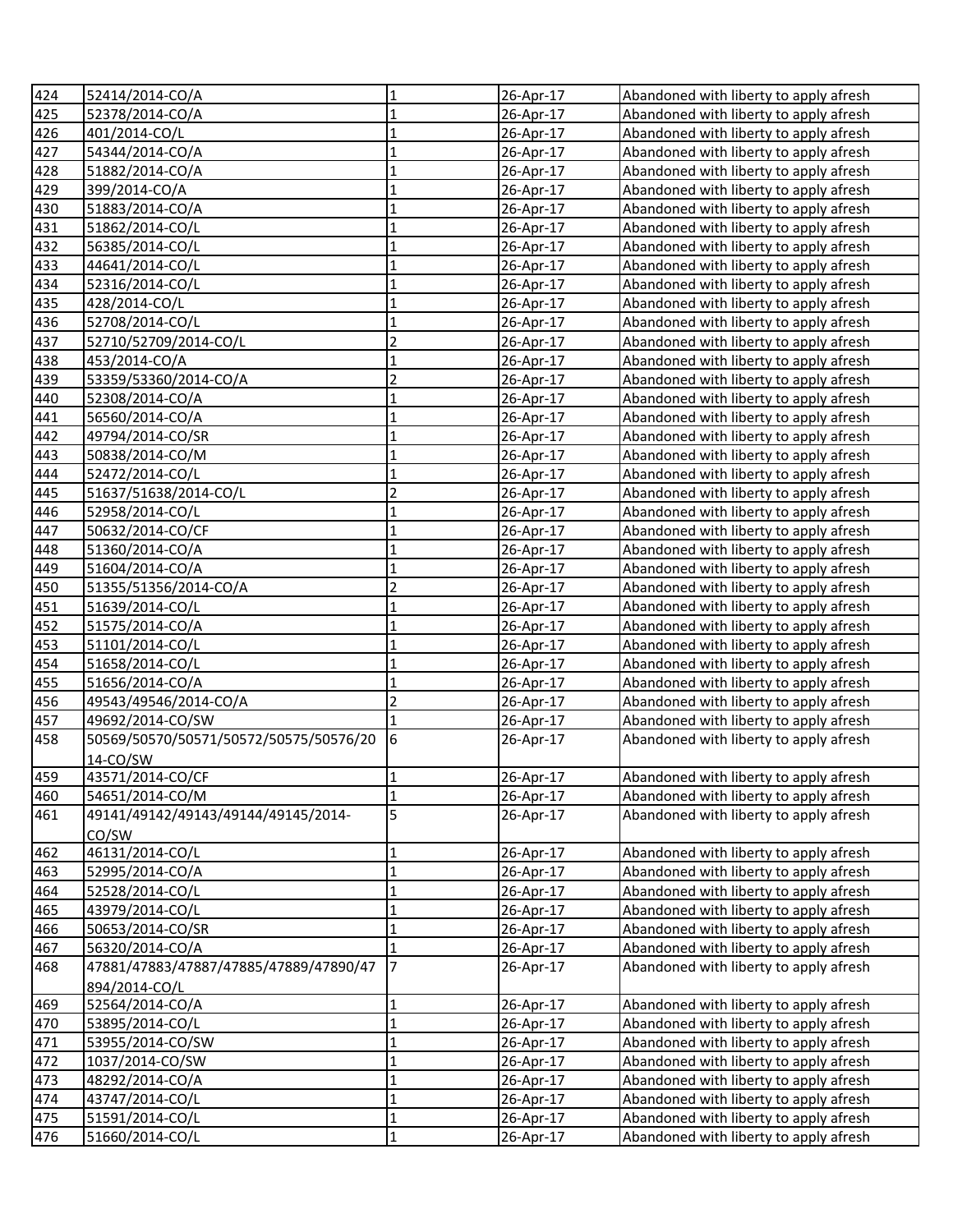| 477 | 46479/2014-CO/L              | 1              | 26-Apr-17 | Abandoned with liberty to apply afresh |
|-----|------------------------------|----------------|-----------|----------------------------------------|
| 478 | 49548/2014-CO/L              | $\mathbf 1$    | 26-Apr-17 | Abandoned with liberty to apply afresh |
| 479 | 46877/2014-CO/SW             | $\mathbf 1$    | 26-Apr-17 | Abandoned with liberty to apply afresh |
| 480 | 45103/2014-CO/L              | $\mathbf{1}$   | 26-Apr-17 | Abandoned with liberty to apply afresh |
| 481 | 46575/2014-CO/SW             | $\mathbf 1$    | 26-Apr-17 | Abandoned with liberty to apply afresh |
| 482 | 49752/2014-CO/L              | $\mathbf 1$    | 26-Apr-17 | Abandoned with liberty to apply afresh |
| 483 | 49849/2014-CO/M              | $\mathbf 1$    | 27-Apr-17 | Abandoned with liberty to apply afresh |
| 484 | 54581/2014-CO/A              | $\mathbf 1$    | 27-Apr-17 | Abandoned with liberty to apply afresh |
| 485 | 54965/2014-CO/A              | $\mathbf 1$    | 27-Apr-17 | Abandoned with liberty to apply afresh |
| 486 | 54788/2014-CO/A              | $\mathbf{1}$   | 27-Apr-17 | Abandoned with liberty to apply afresh |
| 487 | 54975/2014-CO/L              | $\mathbf 1$    | 27-Apr-17 | Abandoned with liberty to apply afresh |
| 488 | 47304/2014-CO/A              | $\mathbf{1}$   | 27-Apr-17 | Abandoned with liberty to apply afresh |
| 489 | 42949/2014-CO/A              | $\mathbf{1}$   | 27-Apr-17 | Abandoned with liberty to apply afresh |
| 490 | 52543/2014-CO/L              | $\overline{1}$ | 27-Apr-17 | Abandoned with liberty to apply afresh |
| 491 | 53231,50453,53200/2014-CO/A  | 3              | 27-Apr-17 | Abandoned with liberty to apply afresh |
| 492 | 572/2014-CO/L                | $\mathbf{1}$   | 27-Apr-17 | Abandoned with liberty to apply afresh |
| 493 | 49254,49258,49259/2014-CO/SW | 3              | 27-Apr-17 | Abandoned with liberty to apply afresh |
| 494 | 54791/2014-CO/A              | $\overline{1}$ | 27-Apr-17 | Abandoned with liberty to apply afresh |
| 495 | 54834/2014-CO/CF             | 1              | 27-Apr-17 | Abandoned with liberty to apply afresh |
| 496 | 50105/2014-CO/L              | $\overline{1}$ | 27-Apr-17 | Abandoned with liberty to apply afresh |
| 497 | 57030/2014-CO/A              | 1              | 27-Apr-17 | Abandoned with liberty to apply afresh |
| 498 | 54568/2014-CO/A              | 1              | 27-Apr-17 | Abandoned with liberty to apply afresh |
| 499 | 1815/2014-CO/A               | 1              | 27-Apr-17 | Abandoned with liberty to apply afresh |
| 500 | 55834/2014-CO/A              | 1              | 27-Apr-17 | Abandoned with liberty to apply afresh |
| 501 | 51134/2014-CO/A              | 1              | 27-Apr-17 | Abandoned with liberty to apply afresh |
| 502 | 53855/2014-CO/A              | 1              | 27-Apr-17 | Abandoned with liberty to apply afresh |
| 503 | 49017/2014-CO/L              | 1              | 27-Apr-17 | Abandoned with liberty to apply afresh |
| 504 | 44425/2014-CO/SR             | $\mathbf{1}$   | 27-Apr-17 | Abandoned with liberty to apply afresh |
| 505 | 55089/2014-CO/A              | $\mathbf{1}$   | 27-Apr-17 | Abandoned with liberty to apply afresh |
| 506 | 50648/2014-CO/A              | $\mathbf{1}$   | 27-Apr-17 | Abandoned with liberty to apply afresh |
| 507 | 50236/2014-CO/A              | $\mathbf{1}$   | 27-Apr-17 | Abandoned with liberty to apply afresh |
| 508 | 56278/2014-CO/A              | $\mathbf{1}$   | 27-Apr-17 | Abandoned with liberty to apply afresh |
| 509 | 56279/2014-CO/L              | $\mathbf 1$    | 27-Apr-17 | Abandoned with liberty to apply afresh |
| 510 | 50846/2014-CO/SW             | $\overline{1}$ | 27-Apr-17 | Abandoned with liberty to apply afresh |
| 511 | 46849 & 46848/2014-CO/A      | $\overline{c}$ | 27-Apr-17 | Abandoned with liberty to apply afresh |
| 512 | 49926/2014-CO/A              | $\mathbf{1}$   | 27-Apr-17 | Abandoned with liberty to apply afresh |
| 513 | 49919/2014-CO/A              | $\mathbf{1}$   | 27-Apr-17 | Abandoned with liberty to apply afresh |
| 514 | 49928/2014-CO/A              | 1              | 27-Apr-17 | Abandoned with liberty to apply afresh |
| 515 | 46892/2014-CO/L              | $\mathbf{1}$   | 27-Apr-17 | Abandoned with liberty to apply afresh |
| 516 | 49825/2014-CO/A              | $\mathbf 1$    | 27-Apr-17 | Abandoned with liberty to apply afresh |
| 517 | 49789/2014-CO/L              | $\mathbf{1}$   | 27-Apr-17 | Abandoned with liberty to apply afresh |
| 518 | 46514/2014-CO/L              | $\mathbf{1}$   | 27-Apr-17 | Abandoned with liberty to apply afresh |
| 519 | 45636/45637/45639/2014-CO/SR | $\mathsf 3$    | 27-Apr-17 | Abandoned with liberty to apply afresh |
| 520 | 48742/2014-CO/L              | $\mathbf{1}$   | 27-Apr-17 | Abandoned with liberty to apply afresh |
| 521 | 54769/2014-CO/A              | $\overline{1}$ | 27-Apr-17 | Abandoned with liberty to apply afresh |
| 522 | 49140/2014-CO/A              | $\mathbf{1}$   | 27-Apr-17 | Abandoned with liberty to apply afresh |
| 523 | 55808//2014-CO/A             | $\mathbf{1}$   | 27-Apr-17 | Abandoned with liberty to apply afresh |
| 524 | 51675/2014-CO/L              | $\mathbf{1}$   | 27-Apr-17 | Abandoned with liberty to apply afresh |
| 525 | 53627/2014-CO/A              | $\overline{1}$ | 27-Apr-17 | Abandoned with liberty to apply afresh |
| 526 | 51147/2014-CO/L              | $\overline{1}$ | 27-Apr-17 | Abandoned with liberty to apply afresh |
| 527 | 56637/2014-CO/L              | $\mathbf{1}$   | 27-Apr-17 | Abandoned with liberty to apply afresh |
| 528 | 49207/2014-CO/A              | $\mathbf{1}$   | 27-Apr-17 | Abandoned with liberty to apply afresh |
| 529 | 54158/2014-CO/L              | $\mathbf{1}$   | 27-Apr-17 | Abandoned with liberty to apply afresh |
| 530 | 54308/2014-CO/SW             | $\mathbf{1}$   | 27-Apr-17 | Abandoned with liberty to apply afresh |
| 531 | 54303/2014-CO/SW             | 1              | 27-Apr-17 | Abandoned with liberty to apply afresh |
| 532 | 4312/2016-CO/L               | $\mathbf 1$    | 27-Apr-17 | Abandoned with liberty to apply afresh |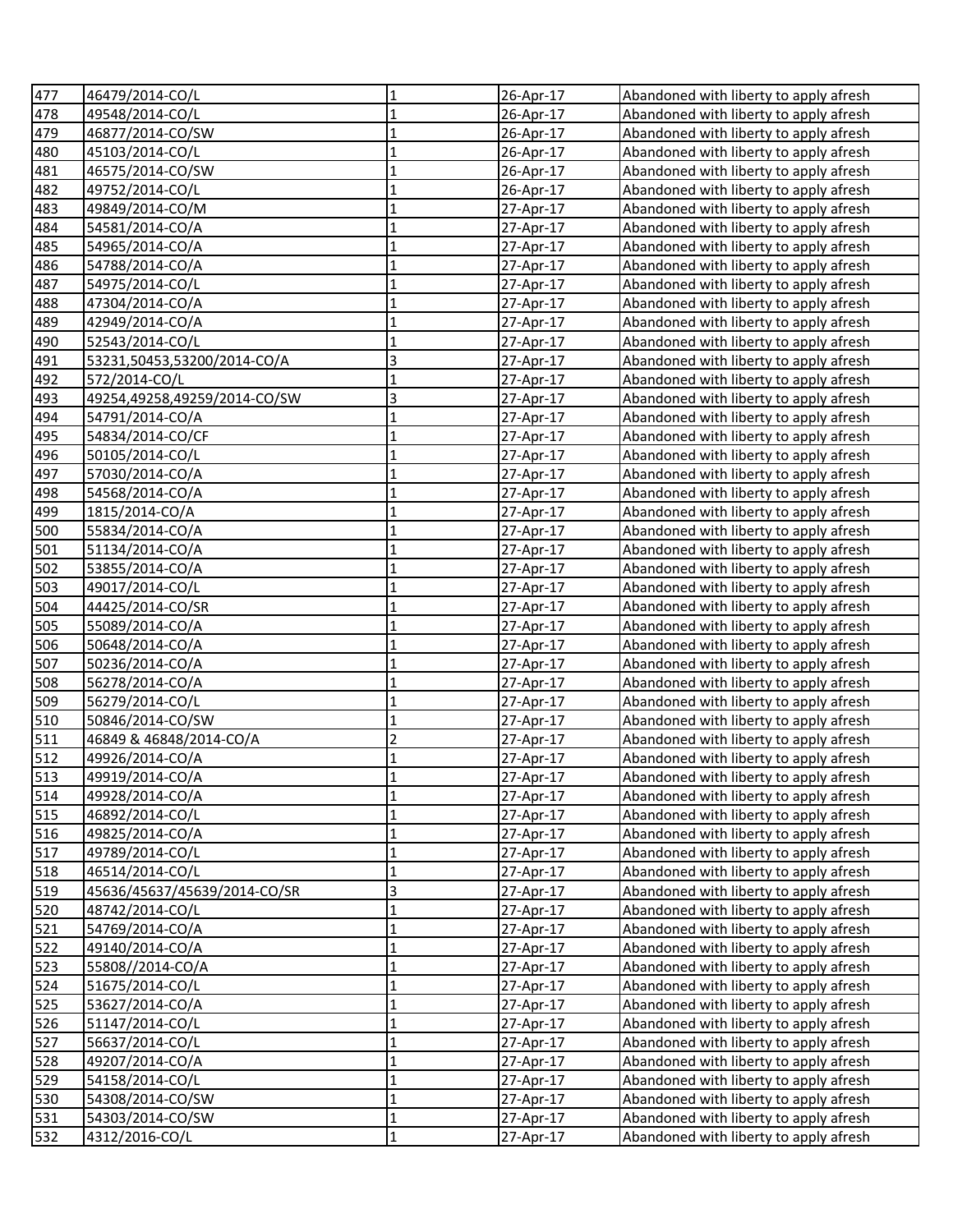| 533 | 52133/2014-CO/M                             | 1                       | 27-Apr-17  | Abandoned with liberty to apply afresh |
|-----|---------------------------------------------|-------------------------|------------|----------------------------------------|
| 534 | 52611/2014-CO/L                             | $\mathbf 1$             | 27-Apr-17  | Abandoned with liberty to apply afresh |
| 535 | 53455/2014-CO/M                             | $\mathbf 1$             | 27-Apr-17  | Abandoned with liberty to apply afresh |
| 536 | 51840/2014-CO/L                             | $\mathbf 1$             | 27-Apr-17  | Abandoned with liberty to apply afresh |
| 537 | 55083/2014-CO/SW                            | $\mathbf 1$             | 27-Apr-17  | Abandoned with liberty to apply afresh |
| 538 | 48274/2014-CO/M                             | $\mathbf 1$             | 27-Apr-17  | Abandoned with liberty to apply afresh |
| 539 | 54537/2014-CO/A                             | $\mathbf{1}$            | 27-Apr-17  | Abandoned with liberty to apply afresh |
| 540 | 52194/2014-CO/L                             | $\mathbf 1$             | 27-Apr-17  | Abandoned with liberty to apply afresh |
| 541 | 54532/2014-CO/SW                            | $\mathbf{1}$            | 27-Apr-17  | Abandoned with liberty to apply afresh |
| 542 | 50509/2014-CO/A                             | $\mathbf 1$             | 27-Apr-17  | Abandoned with liberty to apply afresh |
| 543 | 43797 - 43798/2014-CO/SR                    | $\overline{2}$          | 27-Apr-17  | Abandoned with liberty to apply afresh |
| 544 | 45938/2014-CO/A                             | $\mathbf{1}$            | 27-Apr-17  | Abandoned with liberty to apply afresh |
| 545 | 701 - 702/2014-CO/CF                        | $\overline{2}$          | 27-Apr-17  | Abandoned with liberty to apply afresh |
| 546 | 49241/2014-CO/SW                            | $\mathbf{1}$            | 27-Apr-17  | Abandoned with liberty to apply afresh |
| 547 | 50701/2014-CO/L                             | $\mathbf{1}$            | 27-Apr-17  | Abandoned with liberty to apply afresh |
| 548 | 50/2014-CO/L                                | 1                       | 27-Apr-17  | Abandoned with liberty to apply afresh |
| 549 | 57099/57098/57095/57043/57042/57040/57      | 14                      | 27-Apr-17  | Abandoned with liberty to apply afresh |
|     | 035/57031/57022/57045/57058/57059/5704      |                         |            |                                        |
|     | 7/57046/2014-CO/A                           |                         |            |                                        |
| 550 | 4069/2013-CO/A                              | $\mathbf{1}$            | 27-Apr-17  | Abandoned with liberty to apply afresh |
| 551 | 4068/2013-CO/A                              | $\mathbf{1}$            | 27-Apr-17  | Abandoned with liberty to apply afresh |
| 552 | 2630/2013-CO/SR                             | $\mathbf 1$             | 27-Apr-17  | Abandoned with liberty to apply afresh |
| 553 | 2743/2013-CO/L                              | $\mathbf{1}$            | 27-Apr-17  | Abandoned with liberty to apply afresh |
| 554 | 46623/2014-CO/CF                            | $\mathbf{1}$            | 27-Apr-17  | Abandoned with liberty to apply afresh |
| 555 | 4067/2014-CO/A                              | $\mathbf{1}$            | 27-Apr-17  | Abandoned with liberty to apply afresh |
| 556 | 45453/2014-CO/A                             | $\mathbf{1}$            | 27-Apr-17  | Abandoned with liberty to apply afresh |
| 557 | 43111/2014-CO/L                             | $\mathbf{1}$            | 27-Apr-17  | Abandoned with liberty to apply afresh |
| 558 | 43199/2014-CO/A                             | $\mathbf{1}$            | 27-Apr-17  | Abandoned with liberty to apply afresh |
| 559 | 54334/2014-CO/A                             | $\mathbf{1}$            | 27-Apr-17  | Abandoned with liberty to apply afresh |
| 560 | 55857/2014-CO/A                             | $\mathbf{1}$            | 27-Apr-17  | Abandoned with liberty to apply afresh |
| 561 | 52000, 52007, 52009/2014-CO/A               | 3                       | 27-Apr-17  | Abandoned with liberty to apply afresh |
| 562 | 54787/54789/54790/2014-CO/A                 | 3                       | 27-Apr-17  | Abandoned with liberty to apply afresh |
| 563 | 53924/2014-CO/SW                            | $\mathbf 1$             | 27-Apr-17  | Abandoned with liberty to apply afresh |
| 564 | 51340/2014-CO/SW                            | $\overline{1}$          | 27-Apr-17  | Abandoned with liberty to apply afresh |
| 565 | 50059/2014-CO/L                             | $\mathbf{1}$            | 27-Apr-17  | Abandoned with liberty to apply afresh |
| 566 | 46037/2014-CO/L                             | $\mathbf{1}$            | 27-Apr-17  | Abandoned with liberty to apply afresh |
| 567 | 49037/2014-CO/SW                            | $\mathbf{1}$            | 27-Apr-17  | Abandoned with liberty to apply afresh |
| 568 | 52097/2014-CO/M                             | 1                       | 27-Apr-17  | Abandoned with liberty to apply afresh |
| 569 | 54681 & 54682/2014-CO/A                     | $\overline{2}$          | 27-Apr-17  | Abandoned with liberty to apply afresh |
| 570 | 51310 & 51313/2014-CO/A                     | $\overline{2}$          | 27-Apr-17  | Abandoned with liberty to apply afresh |
| 571 | 42759/2014-CO/L                             | $\mathbf{1}$            | 27-Apr-17  | Abandoned with liberty to apply afresh |
| 572 | 43099/2014-CO/M                             | $\mathbf 1$             | 27-Apr-17  | Abandoned with liberty to apply afresh |
| 573 | 54223/2014-CO/A                             | $\mathbf 1$             | 27-Apr-17  | Abandoned with liberty to apply afresh |
| 574 | 1079 & 1081/2014-CO/SR                      | $\overline{2}$          | 27-Apr-17  | Abandoned with liberty to apply afresh |
| 575 | 1038 & 1039/2014-CO/A                       | $\overline{c}$          | 27-Apr-17  | Abandoned with liberty to apply afresh |
| 576 | 43283/2014-CO/A                             | $\mathbf{1}$            | 27-Apr-17  | Abandoned with liberty to apply afresh |
| 577 | 56942/2014-CO/SW                            | $\mathbf{1}$            | 27-Apr-17  | Abandoned with liberty to apply afresh |
| 578 | 50860/2014-CO/A                             |                         | 27-Apr-17  | Abandoned with liberty to apply afresh |
| 579 | 56441-56449,56452,56453,56455-56461/2014-13 |                         | 27-Apr-17  | Abandoned with liberty to apply afresh |
|     | CO/L                                        |                         |            |                                        |
| 580 | 55872/2014-CO/L                             | $\mathbf 1$             | 27-Apr-17  | Abandoned with liberty to apply afresh |
| 581 | 52567/2014-CO/A                             | $\mathbf{1}$            | $1-May-17$ | Abandoned with liberty to apply afresh |
| 582 | 49862,49863/2014-CO/A                       | $\overline{2}$          | 1/5.       | Abandoned with liberty to apply afresh |
| 583 | 42938/42943/42939/42944/42948/2014-         | 5                       | $1-May-17$ | Abandoned with liberty to apply afresh |
|     | CO/A                                        |                         |            |                                        |
| 584 | 55742/55743/55744/55745/2014-CO/A           | $\overline{\mathbf{4}}$ | 27-Apr-17  | Abandoned with liberty to apply afresh |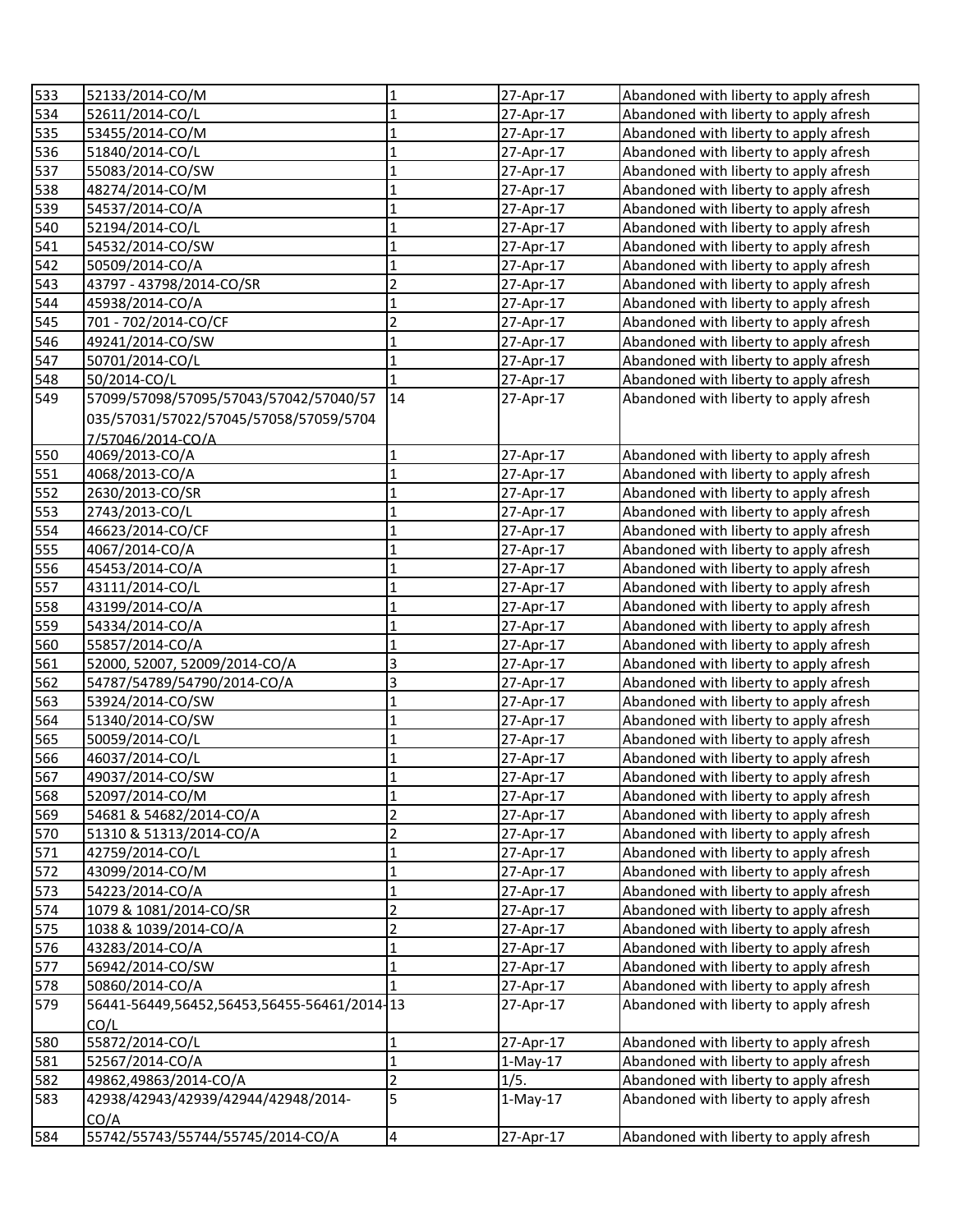| 585 | 446/447/2014-CO/L                | $\overline{2}$          | 27-Apr-17 | Abandoned with liberty to apply afresh |
|-----|----------------------------------|-------------------------|-----------|----------------------------------------|
| 586 | 55700/55701/2014-CO/CF           | $\overline{c}$          | 27-Apr-17 | Abandoned with liberty to apply afresh |
| 587 | 475/2014-CO/CF                   | $\mathbf 1$             | 27-Apr-17 | Abandoned with liberty to apply afresh |
| 588 | 473/474/2014-CO/CF               | $\overline{c}$          | 27-Apr-17 | Abandoned with liberty to apply afresh |
| 589 | 53028/2014-CO/L                  | $\mathbf{1}$            | 27-Apr-17 | Abandoned with liberty to apply afresh |
| 590 | 4325/2012-CO/A, 19807/2012-CO/A  | $\overline{2}$          | 27-Apr-17 | Abandoned with liberty to apply afresh |
| 591 | 52823/2014-CO/L                  | $\mathbf 1$             | 27-Apr-17 | Abandoned with liberty to apply afresh |
| 592 | 54710/2014-CO/A                  | $\mathbf 1$             | 27-Apr-17 | Abandoned with liberty to apply afresh |
| 593 | 49242/2014-CO/A                  | $\mathbf 1$             | 27-Apr-17 | Abandoned with liberty to apply afresh |
| 594 | 50950/2014-CO/A                  | $\mathbf 1$             | 27-Apr-17 | Abandoned with liberty to apply afresh |
| 595 | 8623,8625,8626/2015-CO/L         | 3                       | 27-Apr-17 | Abandoned with liberty to apply afresh |
| 596 | 331/2016-CO/A                    | $\mathbf{1}$            | 27-Apr-17 | Abandoned with liberty to apply afresh |
| 597 | 50477/2014-CO/SW                 | $\mathbf 1$             | 27-Apr-17 | Abandoned with liberty to apply afresh |
| 598 | 44513/2014-CO/SW                 | $\mathbf{1}$            | 27-Apr-17 | Abandoned with liberty to apply afresh |
| 599 | 50481/2014-CO/L                  | $\overline{1}$          | 27-Apr-17 | Abandoned with liberty to apply afresh |
| 600 | 51014/2014-CO/L                  | $\mathbf{1}$            | 27-Apr-17 | Abandoned with liberty to apply afresh |
| 601 | 53681/2014-CO/SW                 | $\mathbf{1}$            | 27-Apr-17 | Abandoned with liberty to apply afresh |
| 602 | 51502/2014-CO/SR                 | $\mathbf{1}$            | 27-Apr-17 | Abandoned with liberty to apply afresh |
| 603 | 53738/2014-CO/A                  | $\mathbf{1}$            | 27-Apr-17 | Abandoned with liberty to apply afresh |
| 604 | 43458/2014-CO/A                  | $\mathbf{1}$            | 27-Apr-17 | Abandoned with liberty to apply afresh |
| 605 | 55333/55334/2014-CO/A            | $\overline{2}$          | 27-Apr-17 | Abandoned with liberty to apply afresh |
| 606 | 54826/2014-CO/A                  | $\mathbf{1}$            | 27-Apr-17 | Abandoned with liberty to apply afresh |
| 607 | 47809/2014-CO/A                  | $\mathbf{1}$            | 27-Apr-17 | Abandoned with liberty to apply afresh |
| 608 | 43727/2014-CO/A                  | $\mathbf 1$             | 27-Apr-17 | Abandoned with liberty to apply afresh |
| 609 | 43525/43524/2014-CO/A            | $\overline{2}$          | 27-Apr-17 | Abandoned with liberty to apply afresh |
| 610 | 50478/2014-CO/L                  | $\mathbf 1$             | 27-Apr-17 | Abandoned with liberty to apply afresh |
| 611 | 43401/2014-CO/L                  | 1                       | 27-Apr-17 | Abandoned with liberty to apply afresh |
| 612 | 43633/2014-CO/A                  | 1                       | 27-Apr-17 | Abandoned with liberty to apply afresh |
| 613 | 46521/2014-CO/A                  | 1                       | 27-Apr-17 | Abandoned with liberty to apply afresh |
| 614 | 48291/2014-CO/A                  | 1                       | 27-Apr-17 | Abandoned with liberty to apply afresh |
| 615 | 50237/2014-CO/A`                 | $\mathbf 1$             | 27-Apr-17 | Abandoned with liberty to apply afresh |
| 616 | 56961/2014-CO/L                  | $\overline{1}$          | 28-Apr-17 | Abandoned with liberty to apply afresh |
| 617 | 49419/2014-CO/L                  | $\mathbf{1}$            | 28-Apr-17 | Abandoned with liberty to apply afresh |
| 618 | 43225/2014-CO/A                  | $\mathbf{1}$            | 28-Apr-17 | Abandoned with liberty to apply afresh |
| 619 | 50323/50319/50320/2014-CO/SR     | 3                       | 28-Apr-17 | Abandoned with liberty to apply afresh |
| 620 | 52487 & 52488/2014-CO/A          | $\overline{c}$          | 28-Apr-17 | Abandoned with liberty to apply afresh |
| 621 | 2482/2013-CO/A                   | $\mathbf{1}$            | 28-Apr-17 | Abandoned with liberty to apply afresh |
| 622 | 2042/2013-CO/A                   | 1                       | 28-Apr-17 | Abandoned with liberty to apply afresh |
| 623 | 53399/2014-CO/L                  | $\mathbf{1}$            | 28-Apr-17 | Abandoned with liberty to apply afresh |
| 624 | 2415/2013-CO/A                   | $\mathbf 1$             | 28-Apr-17 | Abandoned with liberty to apply afresh |
| 625 | 1492/2013-CO/A                   | $\mathbf 1$             | 28-Apr-17 | Abandoned with liberty to apply afresh |
| 626 | 44567/44572/44568/2014-CO/A      | $\overline{\mathbf{3}}$ | 28-Apr-17 | Abandoned with liberty to apply afresh |
| 627 | 56394/2014-CO/A                  | $\mathbf 1$             | 28-Apr-17 | Abandoned with liberty to apply afresh |
| 628 | 56204/2014-CO/A                  | $\mathbf 1$             | 28-Apr-17 | Abandoned with liberty to apply afresh |
| 629 | 54446/2014-CO/L                  | $\mathbf 1$             | 28-Apr-17 | Abandoned with liberty to apply afresh |
| 630 | 588/2014-CO/L, 586/587/2014-CO/A | $\overline{\mathbf{3}}$ | 28-Apr-17 | Abandoned with liberty to apply afresh |
| 631 | 43133 & 43132/2014-CO/L          | $\overline{\mathbf{c}}$ | 28-Apr-17 | Abandoned with liberty to apply afresh |
| 632 | 49545/2014-CO/SR                 | $\overline{1}$          | 28-Apr-17 | Abandoned with liberty to apply afresh |
| 633 | 1114 & 1115/2014-CO/L            | $\overline{2}$          | 28-Apr-17 | Abandoned with liberty to apply afresh |
| 634 | 55886/2014-CO/A                  | $\mathbf 1$             | 28-Apr-17 | Abandoned with liberty to apply afresh |
| 635 | 48326/2014-CO/A                  | $\mathbf 1$             | 28-Apr-17 | Abandoned with liberty to apply afresh |
| 636 | 43515/2014-CO/A                  | $\mathbf{1}$            | 28-Apr-17 | Abandoned with liberty to apply afresh |
| 637 | 55691 & 55349/2014-CO/L          | $\overline{c}$          | 28-Apr-17 | Abandoned with liberty to apply afresh |
| 638 | 50951/2014-CO/CF                 | $\mathbf{1}$            | 28-Apr-17 | Abandoned with liberty to apply afresh |
| 639 | 49271/49272/49273/2014-CO/A      | $\overline{\mathbf{3}}$ | 28-Apr-17 | Abandoned with liberty to apply afresh |
| 640 | 44226/2014-CO/L                  | $\mathbf{1}$            | 28-Apr-17 | Abandoned with liberty to apply afresh |
|     |                                  |                         |           |                                        |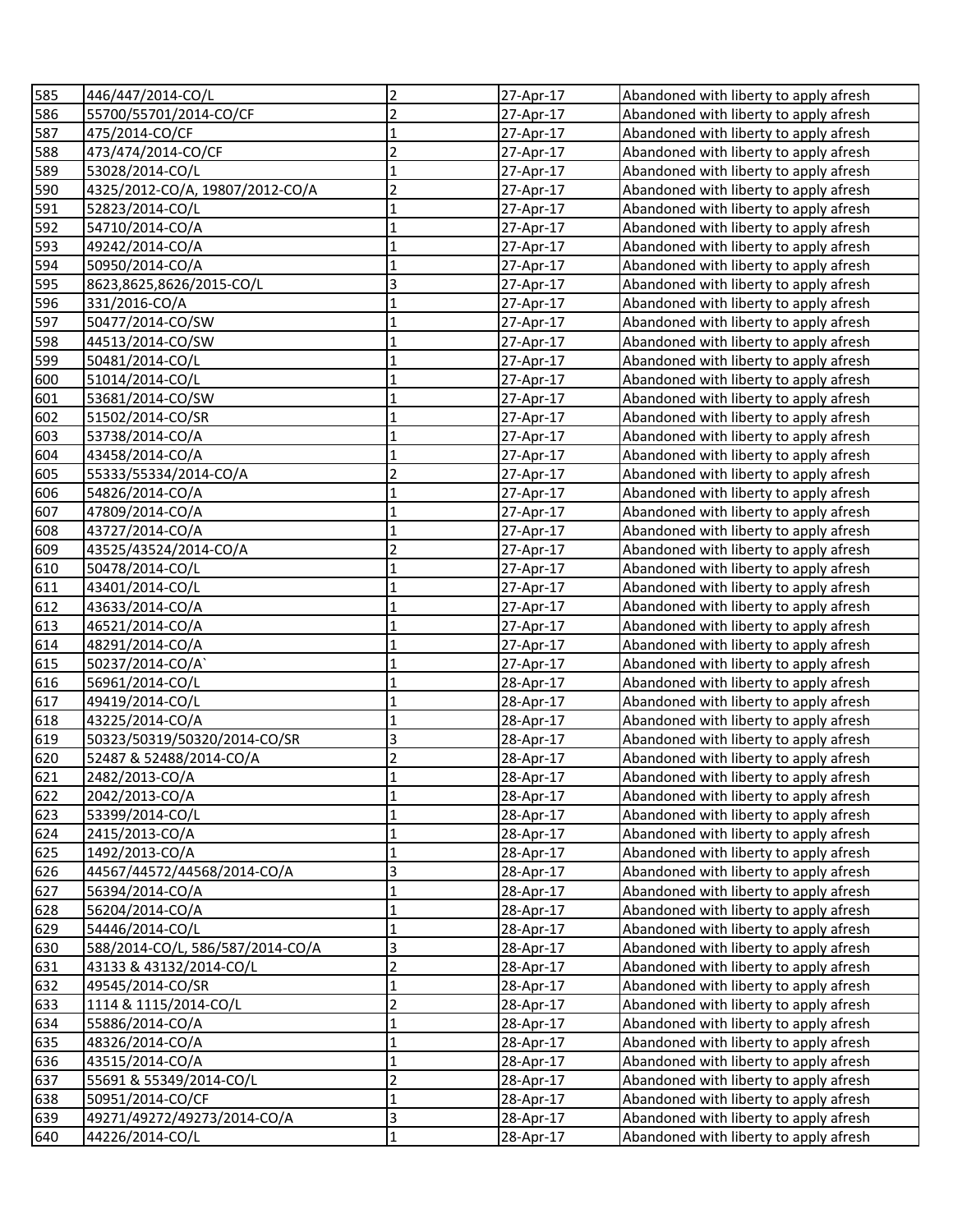| 641        | 45513/2014-CO/A                        | 1              | 28-Apr-17              | Abandoned with liberty to apply afresh                                           |
|------------|----------------------------------------|----------------|------------------------|----------------------------------------------------------------------------------|
| 642        | 44450/2014-CO/A                        | $\mathbf{1}$   | 28-Apr-17              | Abandoned with liberty to apply afresh                                           |
| 643        | 56686/2014-CO/L                        | $\mathbf{1}$   | 28-Apr-17              | Abandoned with liberty to apply afresh                                           |
| 644        | 49605/2014-CO/A                        | $\mathbf 1$    | 28-Apr-17              | Abandoned with liberty to apply afresh                                           |
| 645        | 48815/2014-CO/A                        | $\mathbf{1}$   | 28-Apr-17              | Abandoned with liberty to apply afresh                                           |
| 646        | 54318/2014-CO/L                        | $\mathbf 1$    | 28-Apr-17              | Abandoned with liberty to apply afresh                                           |
| 647        | 49388/49387/2014-CO/L                  | $\overline{2}$ | 28-Apr-17              | Abandoned with liberty to apply afresh                                           |
| 648        | 46844/2014-CO/L                        | $\mathbf 1$    | 28-Apr-17              | Abandoned with liberty to apply afresh                                           |
| 649        | 49465/49466/2014-CO/A                  | $\overline{2}$ | 28-Apr-17              | Abandoned with liberty to apply afresh                                           |
| 650        | 50002/2014-CO/L                        | $\mathbf 1$    | 28-Apr-17              | Abandoned with liberty to apply afresh                                           |
| 651        | 1085/48750/2014-CO/L                   | $\overline{2}$ | 28-Apr-17              | Abandoned with liberty to apply afresh                                           |
| 652        | 1086/48746/2014-CO/L                   | $\overline{2}$ | 28-Apr-17              | Abandoned with liberty to apply afresh                                           |
| 653        | 55287 & 55288/2014-CO/L                | $\overline{2}$ | 28-Apr-17              | Abandoned with liberty to apply afresh                                           |
| 654        | 55284/2014-CO/L                        | $\overline{1}$ | 28-Apr-17              | Abandoned with liberty to apply afresh                                           |
| 655        | 43337/2014-CO/SR                       | $\mathbf{1}$   | 28-Apr-17              | Abandoned with liberty to apply afresh                                           |
| 656        | 51551/2014-CO/L                        | $\mathbf{1}$   | 28-Apr-17              | Abandoned with liberty to apply afresh                                           |
| 657        | 583/2014-CO/L                          | $\mathbf{1}$   | 28-Apr-17              | Abandoned with liberty to apply afresh                                           |
| 658        | 863, 46504/2014-CO/SW                  | $\overline{2}$ | 28-Apr-17              | Abandoned with liberty to apply afresh                                           |
| 659        | 49399/2014-CO/A                        | 1              | 28-Apr-17              | Abandoned with liberty to apply afresh                                           |
| 660        | 57039/2014-CO/A                        | $\mathbf{1}$   | 28-Apr-17              | Abandoned with liberty to apply afresh                                           |
| 661        | 43308/2014-CO/A                        | $\mathbf{1}$   | 28-Apr-17              | Abandoned with liberty to apply afresh                                           |
| 662        | 1517 - 1521/2014-CO/L                  | $\overline{2}$ | 28-Apr-17              | Abandoned with liberty to apply afresh                                           |
| 663        | 49384/2014-CO/M                        | $\mathbf{1}$   | 28-Apr-17              | Abandoned with liberty to apply afresh                                           |
| 664        | 54715/2014-CO/L                        | $\mathbf{1}$   | 28-Apr-17              | Abandoned with liberty to apply afresh                                           |
| 665        | 1090 - 1094/2014-CO/A                  | 5              | 28-Apr-17              | Abandoned with liberty to apply afresh                                           |
| 666        | 55514/2014-CO/CF                       | $\mathbf{1}$   | 28-Apr-17              | Abandoned with liberty to apply afresh                                           |
| 667        | 51152/2014-CO/L                        | $\mathbf{1}$   | 28-Apr-17              | Abandoned with liberty to apply afresh                                           |
| 668        | 45815/2014-CO/SW                       | $\mathbf{1}$   | 28-Apr-17              | Abandoned with liberty to apply afresh                                           |
| 669        | 54041/2014-CO/SW                       |                | 28-Apr-17              | Abandoned with liberty to apply afresh                                           |
| 670        | 53236/53164/53258/53259/53260/53224/53 | 10             | 28-Apr-17              | Abandoned with liberty to apply afresh                                           |
|            | 227/53230/53235/53232/2014-CO/L        |                |                        |                                                                                  |
| 671        | 56597/56596/2014-CO/L                  | $\overline{2}$ | 28-Apr-17              | Abandoned with liberty to apply afresh                                           |
|            | 43141/2014-CO/A                        | $\mathbf{1}$   | 28-Apr-17              | Abandoned with liberty to apply afresh                                           |
| 672        |                                        |                |                        |                                                                                  |
| 673        | 44211/2014-CO/A                        | $\overline{1}$ | 28-Apr-17              | Abandoned with liberty to apply afresh                                           |
| 674        | 53685/2014-CO/SW                       | $\mathbf 1$    | 28-Apr-17              | Abandoned with liberty to apply afresh                                           |
| 675        | 44210/2014-CO/SR                       | $\mathbf{1}$   | 28-Apr-17              | Abandoned with liberty to apply afresh                                           |
| 676        | 53935/2014-CO/L                        | $\mathbf{1}$   | 28-Apr-17              | Abandoned with liberty to apply afresh                                           |
| 677        | 46819/2014-CO/A                        | $\mathbf{1}$   | 28-Apr-17              | Abandoned with liberty to apply afresh                                           |
| 678        | 45549/2014-CO/L                        | $\mathbf 1$    | 28-Apr-17              | Abandoned with liberty to apply afresh                                           |
| 679        | 53692/2014-CO/A                        | $\mathbf 1$    | 28-Apr-17              | Abandoned with liberty to apply afresh                                           |
| 680        | 1366/2014-CO/L                         | $\mathbf 1$    | 28-Apr-17              | Abandoned with liberty to apply afresh                                           |
| 681        | 42827/2014-CO/L                        | $\mathbf 1$    | 28-Apr-17              | Abandoned with liberty to apply afresh                                           |
| 682        | 42817/42819/2014-CO/A                  | $\overline{c}$ | 28-Apr-17              | Abandoned with liberty to apply afresh                                           |
| 683        | 82/2014-CO/SR                          | $\mathbf 1$    | 28-Apr-17              | Abandoned with liberty to apply afresh                                           |
| 684        | 50942/2014-CO/M                        | $\mathbf 1$    | 28-Apr-17              | Abandoned with liberty to apply afresh                                           |
| 685        | 601/2014-CO/L                          | $\mathbf 1$    | 28-Apr-17              | Abandoned with liberty to apply afresh                                           |
| 686        | 50794/2014-CO/A                        | $\mathbf{1}$   | 28-Apr-17              | Abandoned with liberty to apply afresh                                           |
| 687        | 516/2014-CO/A                          | $\mathbf{1}$   | 28-Apr-17              | Abandoned with liberty to apply afresh                                           |
| 688        | 45517/2014-CO/A                        | $\mathbf{1}$   | 28-Apr-17              | Abandoned with liberty to apply afresh                                           |
| 689        | 50675/50674/2014-CO/A                  | $\overline{c}$ | 28-Apr-17              | Abandoned with liberty to apply afresh                                           |
| 690        | 51369/2014-CO/A                        | $\mathbf{1}$   | 28-Apr-17              | Abandoned with liberty to apply afresh                                           |
| 691        | 51172/2014-CO/A                        | $\mathbf 1$    | 28-Apr-17              | Abandoned with liberty to apply afresh                                           |
| 692        | 51149/51153/2014-CO/A                  | $\overline{2}$ | 28-Apr-17              | Abandoned with liberty to apply afresh                                           |
| 693        | 54127/54128/2014-CO/L                  | $\overline{2}$ | 28-Apr-17              | Abandoned with liberty to apply afresh                                           |
| 694<br>695 | 50449/2014-CO/L<br>54209/2014-CO/L     | $\mathbf 1$    | 28-Apr-17<br>28-Apr-17 | Abandoned with liberty to apply afresh<br>Abandoned with liberty to apply afresh |